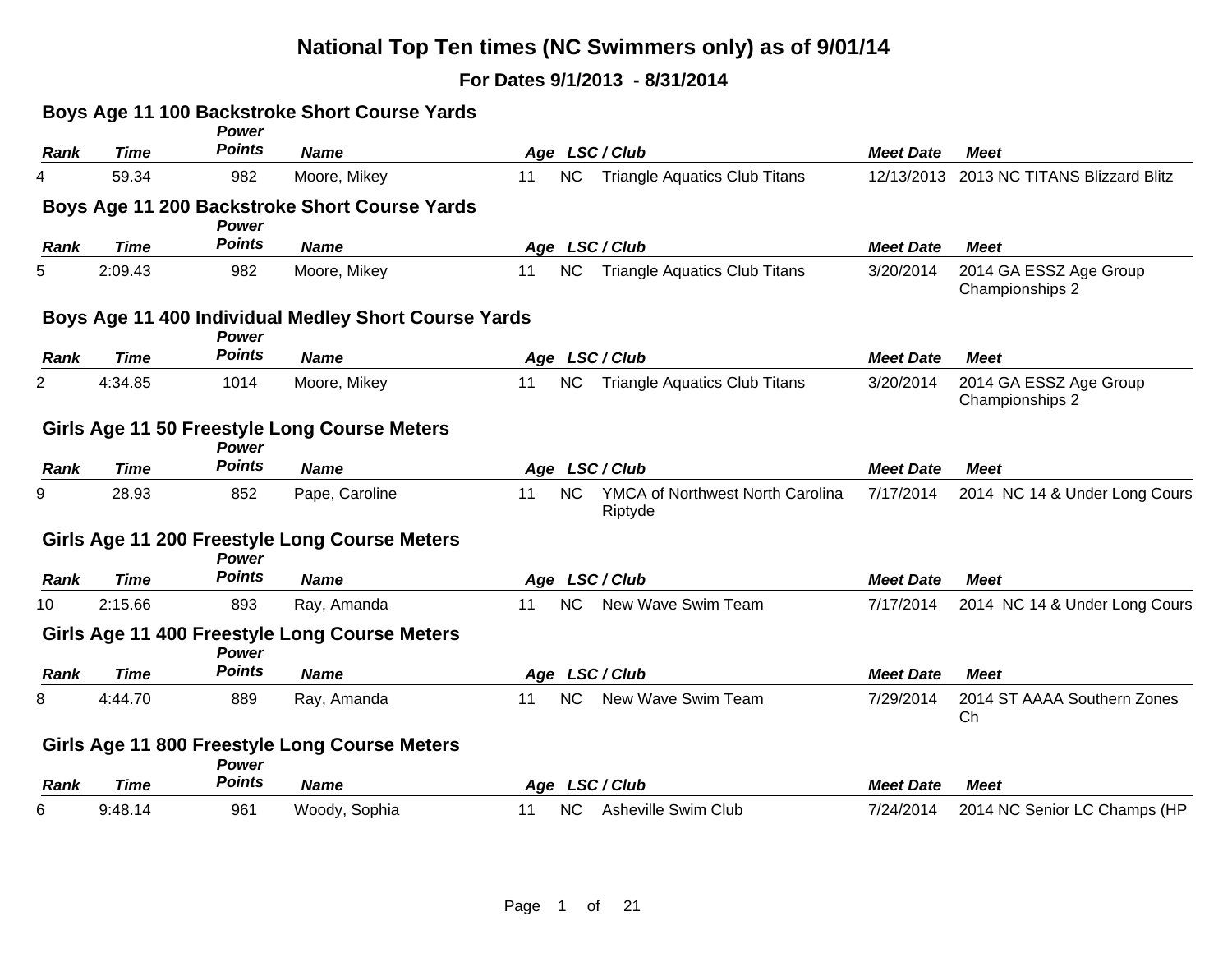|             |             | Power         | Girls Age 11 1500 Freestyle Long Course Meters      |    |           |                                      |                  |                                          |
|-------------|-------------|---------------|-----------------------------------------------------|----|-----------|--------------------------------------|------------------|------------------------------------------|
| <b>Rank</b> | <b>Time</b> | <b>Points</b> | <b>Name</b>                                         |    |           | Age LSC/Club                         | <b>Meet Date</b> | <b>Meet</b>                              |
| 5           | 18:58.15    | 985           | Woody, Sophia                                       | 11 | NC        | <b>Asheville Swim Club</b>           | 7/24/2014        | 2014 NC Senior LC Champs (HP             |
|             |             | Power         | Girls Age 11 50 Backstroke Long Course Meters       |    |           |                                      |                  |                                          |
| <b>Rank</b> | <b>Time</b> | <b>Points</b> | <b>Name</b>                                         |    |           | Age LSC/Club                         | <b>Meet Date</b> | <b>Meet</b>                              |
| 2           | 31.81       | 992           | Pennington, Isabel                                  | 11 | NC        | Gateway YWCA Seadragons              | 7/29/2014        | 2014 ST AAAA Southern Zones<br>Ch        |
|             |             | <b>Power</b>  | Boys Age 11 50 Backstroke Long Course Meters        |    |           |                                      |                  |                                          |
| <b>Rank</b> | <b>Time</b> | <b>Points</b> | <b>Name</b>                                         |    |           | Age LSC/Club                         | <b>Meet Date</b> | <b>Meet</b>                              |
| 7           | 32.56       | 940           | Thakur, Jake                                        | 11 | <b>NC</b> | <b>Triangle Aquatics Club Titans</b> | 7/29/2014        | 2014 ST AAAA Southern Zones<br>Сh        |
| 8           | 32.60       | 938           | Connery, Timothy                                    | 11 | <b>NC</b> | North Mecklenburg Aquatics, Inc.     | 7/17/2014        | 2014 NC 14 & Under Long Cours            |
|             |             | Power         | Girls Age 11 100 Backstroke Long Course Meters      |    |           |                                      |                  |                                          |
| Rank        | <b>Time</b> | <b>Points</b> | <b>Name</b>                                         |    |           | Age LSC/Club                         | <b>Meet Date</b> | <b>Meet</b>                              |
| 3           | 1:09.14     | 961           | Pennington, Isabel                                  | 11 | NC        | Gateway YWCA Seadragons              | 7/29/2014        | 2014 ST AAAA Southern Zones<br>Ch        |
|             |             | Power         | Boys Age 11 100 Backstroke Long Course Meters       |    |           |                                      |                  |                                          |
| Rank        | <b>Time</b> | <b>Points</b> | <b>Name</b>                                         |    |           | Age LSC/Club                         | <b>Meet Date</b> | <b>Meet</b>                              |
| 3           | 1:08.73     | 984           | Thakur, Jake                                        | 11 | <b>NC</b> | <b>Triangle Aquatics Club Titans</b> | 7/17/2014        | 2014 NC 14 & Under Long Cours            |
|             |             | Power         | Boys Age 11 200 Backstroke Long Course Meters       |    |           |                                      |                  |                                          |
| Rank        | <b>Time</b> | <b>Points</b> | <b>Name</b>                                         |    |           | Age LSC/Club                         | <b>Meet Date</b> | <b>Meet</b>                              |
| 6           | 2:33.08     | 957           | Thakur, Jake                                        | 11 | <b>NC</b> | <b>Triangle Aquatics Club Titans</b> | 5/18/2014        | 2014 NC TAC TITANS May<br><b>Distanc</b> |
|             |             | <b>Power</b>  | <b>Girls Age 11 50 Butterfly Long Course Meters</b> |    |           |                                      |                  |                                          |
| Rank        | <b>Time</b> | <b>Points</b> | <b>Name</b>                                         |    |           | Age LSC/Club                         | <b>Meet Date</b> | <b>Meet</b>                              |
| 10          | 30.92       | 872           | Pennington, Isabel                                  | 11 | <b>NC</b> | Gateway YWCA Seadragons              | 6/26/2014        | 2014 NC GSA Eastern Invitation           |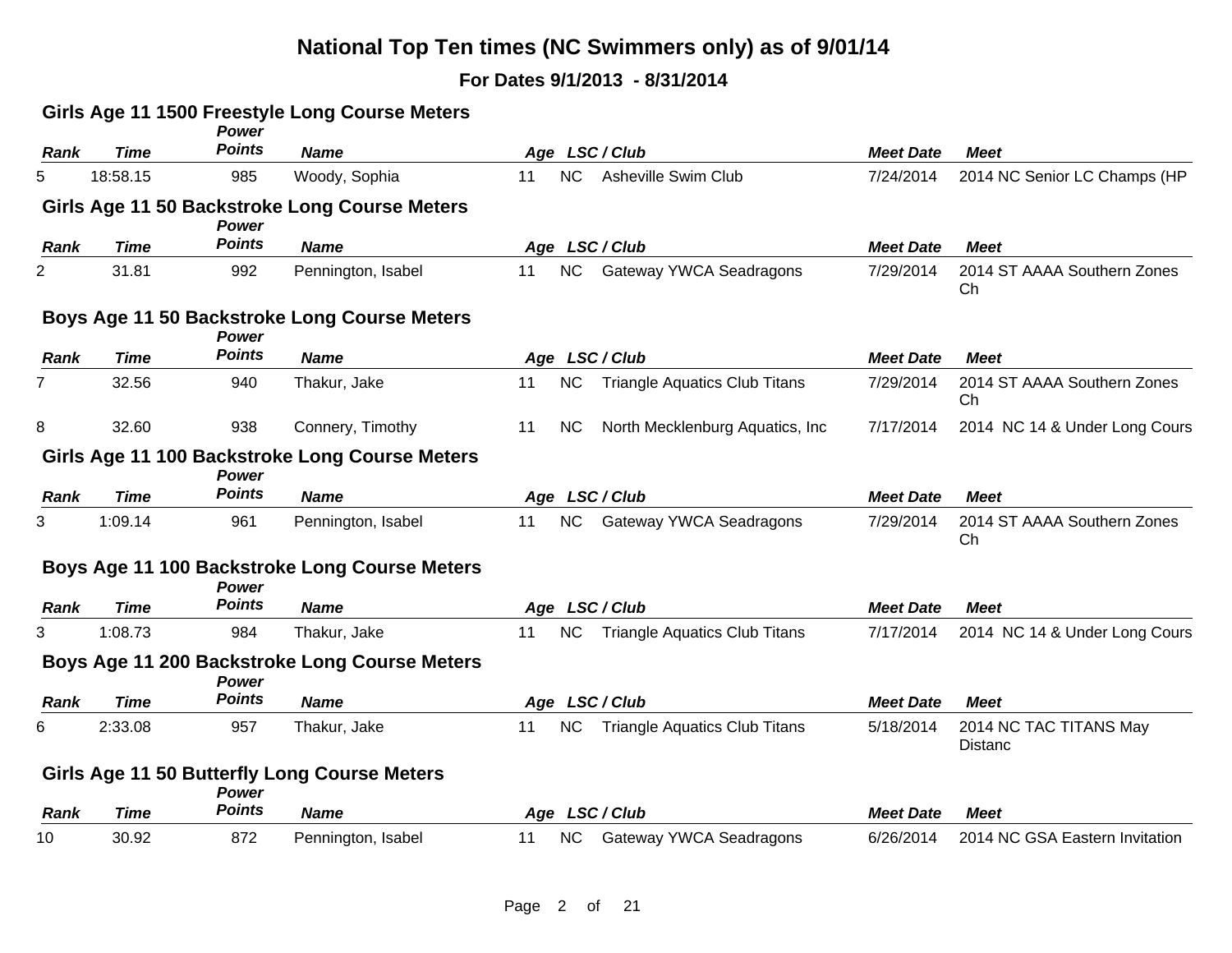|                |             | <b>Power</b>                  | Boys Age 11 50 Butterfly Long Course Meters                         |                 |                                        |                  |                               |
|----------------|-------------|-------------------------------|---------------------------------------------------------------------|-----------------|----------------------------------------|------------------|-------------------------------|
| <b>Rank</b>    | <b>Time</b> | <b>Points</b>                 | <b>Name</b>                                                         |                 | Age LSC/Club                           | <b>Meet Date</b> | <b>Meet</b>                   |
| $\overline{7}$ | 30.43       | 921                           | Nelson, Baylor                                                      | <b>NC</b><br>11 | SwimMAC Carolina                       | 7/17/2014        | 2014 NC 14 & Under Long Cours |
|                |             | <b>Power</b>                  | Girls Age 11 100 Butterfly Long Course Meters                       |                 |                                        |                  |                               |
| Rank           | <b>Time</b> | <b>Points</b>                 | <b>Name</b>                                                         |                 | Age LSC/Club                           | <b>Meet Date</b> | <b>Meet</b>                   |
| 6              | 1:08.35     | 898                           | Ray, Amanda                                                         | <b>NC</b><br>11 | New Wave Swim Team                     | 7/17/2014        | 2014 NC 14 & Under Long Cours |
|                |             | Power                         | Girls Age 11 200 Butterfly Long Course Meters                       |                 |                                        |                  |                               |
| Rank           | <b>Time</b> | <b>Points</b>                 | <b>Name</b>                                                         |                 | Age LSC/Club                           | <b>Meet Date</b> | <b>Meet</b>                   |
|                | 2:28.50     | 995                           | Ray, Amanda                                                         | <b>NC</b><br>11 | New Wave Swim Team                     | 7/17/2014        | 2014 NC 14 & Under Long Cours |
|                |             | <b>Power</b>                  | <b>Boys Age 11 200 Butterfly Long Course Meters</b>                 |                 |                                        |                  |                               |
| <b>Rank</b>    | <b>Time</b> | <b>Points</b>                 | <b>Name</b>                                                         |                 | Age LSC/Club                           | <b>Meet Date</b> | <b>Meet</b>                   |
| 3              | 2:28.39     | 1047                          | Baker, Jay                                                          | <b>NC</b><br>11 | YMCA of the Triangle Area Swim<br>Team | 7/17/2014        | 2014 NC 14 & Under Long Cours |
| Rank           | <b>Time</b> | <b>Power</b><br><b>Points</b> | Boys Age 11 400 Individual Medley Long Course Meters<br><b>Name</b> |                 | Age LSC/Club                           | <b>Meet Date</b> | <b>Meet</b>                   |
| 4              | 5:20.34     | 1014                          | Baker, Jay                                                          | <b>NC</b><br>11 | YMCA of the Triangle Area Swim<br>Team | 7/17/2014        | 2014 NC 14 & Under Long Cours |
|                |             | Power                         | Girls Age 12 50 Freestyle Short Course Yards                        |                 |                                        |                  |                               |
| Rank           | Time        | Points                        | <b>Name</b>                                                         |                 | Age LSC/Club                           | <b>Meet Date</b> | <b>Meet</b>                   |
| 9              | 24.19       | 881                           | Clayton-Luce, Sophie                                                | <b>NC</b><br>12 | New Wave Swim Team                     | 10/5/2013        | 2013 NC RSA Oct Dual Meet     |
|                |             | <b>Power</b>                  | Girls Age 12 100 Freestyle Short Course Yards                       |                 |                                        |                  |                               |
| Rank           | Time        | <b>Points</b>                 | <b>Name</b>                                                         |                 | Age LSC/Club                           | <b>Meet Date</b> | <b>Meet</b>                   |
| 10             | 52.90       | 872                           | Clayton-Luce, Sophie                                                | NC<br>12        | New Wave Swim Team                     | 10/5/2013        | 2013 NC RSA Oct Dual Meet     |
|                |             | <b>Power</b>                  | Girls Age 12 50 Breaststroke Short Course Yards                     |                 |                                        |                  |                               |
| Rank           | Time        | <b>Points</b>                 | <b>Name</b>                                                         |                 | Age LSC/Club                           | <b>Meet Date</b> | <b>Meet</b>                   |
| 7              | 30.69       | 883                           | McCauley, Ashley                                                    | 12<br><b>NC</b> | Marlins of Raleigh                     | 12/6/2013        | 2013 NC STAR Triad Tropic     |
|                |             |                               |                                                                     | Page<br>3       | 21<br>οf                               |                  |                               |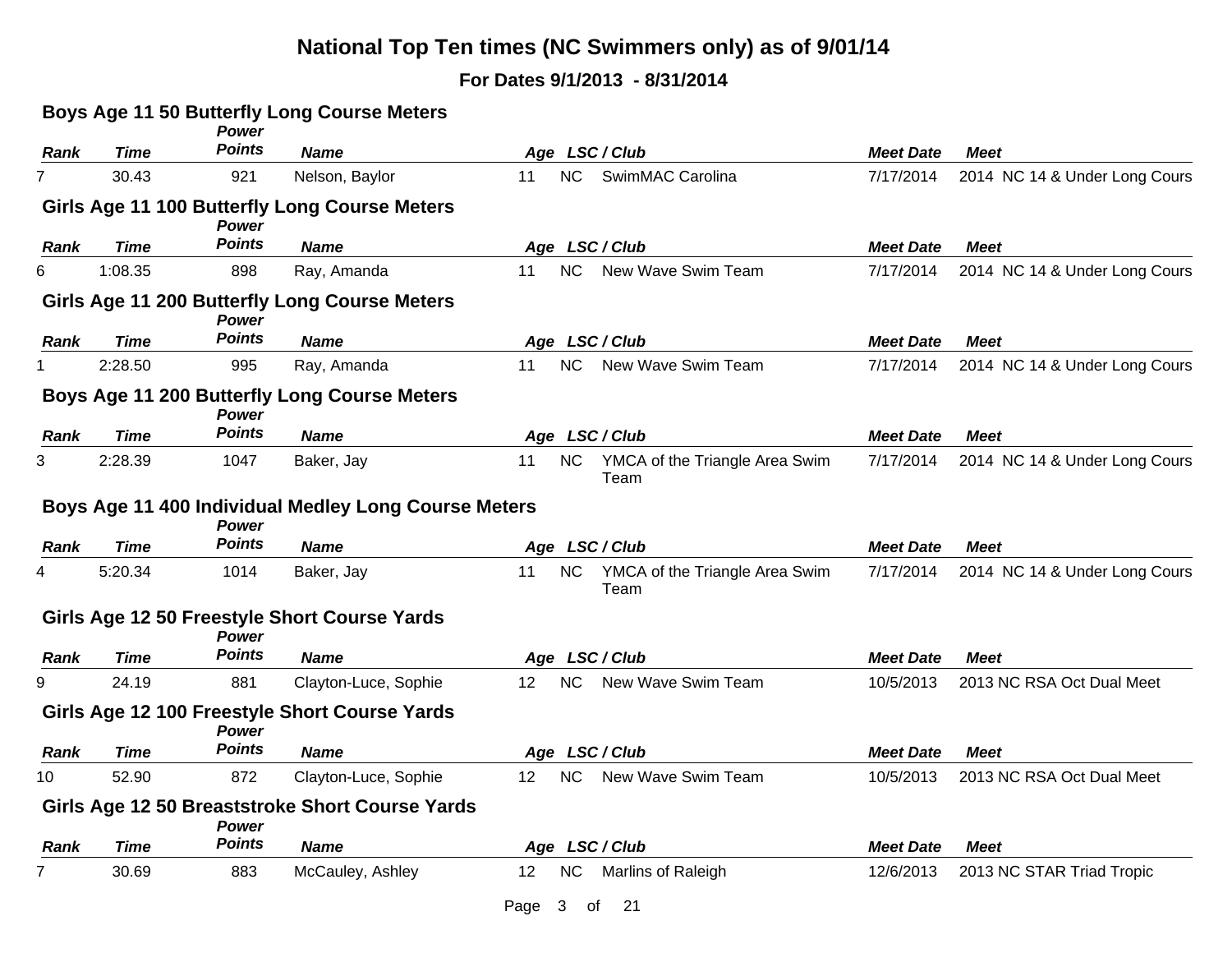|      |             | Power         | Girls Age 12 100 Breaststroke Short Course Yards      |                                                          |                  |                                           |
|------|-------------|---------------|-------------------------------------------------------|----------------------------------------------------------|------------------|-------------------------------------------|
| Rank | <b>Time</b> | <b>Points</b> | <b>Name</b>                                           | Age LSC/Club                                             | <b>Meet Date</b> | <b>Meet</b>                               |
| 4    | 1:05.05     | 909           | McCauley, Ashley                                      | NC<br><b>Marlins of Raleigh</b><br>12 <sup>2</sup>       | 12/6/2013        | 2013 NC STAR Triad Tropic                 |
|      |             | Power         | Boys Age 12 50 Butterfly Short Course Yards           |                                                          |                  |                                           |
| Rank | <b>Time</b> | Points        | <b>Name</b>                                           | Age LSC/Club                                             | <b>Meet Date</b> | <b>Meet</b>                               |
| 3    | 24.72       | 964           | Oliver, Tren                                          | <b>NC</b><br>SwimMAC Carolina<br>12                      | 3/20/2014        | 2014 GA ESSZ Age Group<br>Championships 2 |
| 8    | 25.08       | 933           | Henderson, Noah                                       | 12<br><b>NC</b><br><b>Star Aquatics</b>                  | 3/20/2014        | 2014 GA ESSZ Age Group<br>Championships 2 |
|      |             | Power         | Boys Age 12 100 Butterfly Short Course Yards          |                                                          |                  |                                           |
| Rank | <b>Time</b> | <b>Points</b> | <b>Name</b>                                           | Age LSC/Club                                             | <b>Meet Date</b> | <b>Meet</b>                               |
| 3    | 54.85       | 945           | Oliver, Tren                                          | <b>NC</b><br>12 <sup>2</sup><br>SwimMAC Carolina         | 3/20/2014        | 2014 GA ESSZ Age Group<br>Championships 2 |
|      |             | <b>Power</b>  | Girls Age 12 50 Breaststroke Long Course Meters       |                                                          |                  |                                           |
| Rank | Time        | <b>Points</b> | <b>Name</b>                                           | Age LSC/Club                                             | <b>Meet Date</b> | <b>Meet</b>                               |
| 6    | 34.66       | 903           | Arens, Abby                                           | <b>NC</b><br>Marlins of Raleigh<br>12                    | 7/29/2014        | 2014 ST AAAA Southern Zones<br>Ch         |
|      |             | Power         | <b>Boys Age 12 50 Breaststroke Long Course Meters</b> |                                                          |                  |                                           |
| Rank | <b>Time</b> | Points        | <b>Name</b>                                           | Age LSC/Club                                             | <b>Meet Date</b> | <b>Meet</b>                               |
| 5    | 33.36       | 931           | Duckworth, Ben                                        | 12<br><b>NC</b><br>North Mecklenburg Aquatics, Inc.      | 7/29/2014        | 2014 ST AAAA Southern Zones<br>Ch         |
|      |             | Power         | Girls Age 12 100 Breaststroke Long Course Meters      |                                                          |                  |                                           |
| Rank | <b>Time</b> | <b>Points</b> | <b>Name</b>                                           | Age LSC/Club                                             | <b>Meet Date</b> | <b>Meet</b>                               |
| 3    | 1:13.89     | 932           | Arens, Abby                                           | NC<br>Marlins of Raleigh<br>12 <sup>2</sup>              | 7/29/2014        | 2014 ST AAAA Southern Zones<br>Ch         |
|      |             | Power         | Boys Age 12 100 Breaststroke Long Course Meters       |                                                          |                  |                                           |
| Rank | <b>Time</b> | <b>Points</b> | <b>Name</b>                                           | Age LSC/Club                                             | <b>Meet Date</b> | <b>Meet</b>                               |
| 6    | 1:12.89     | 943           | Duckworth, Ben                                        | $12 \,$<br><b>NC</b><br>North Mecklenburg Aquatics, Inc. | 7/29/2014        | 2014 ST AAAA Southern Zones               |
|      |             |               |                                                       | Page<br>21<br>4<br>оf                                    |                  |                                           |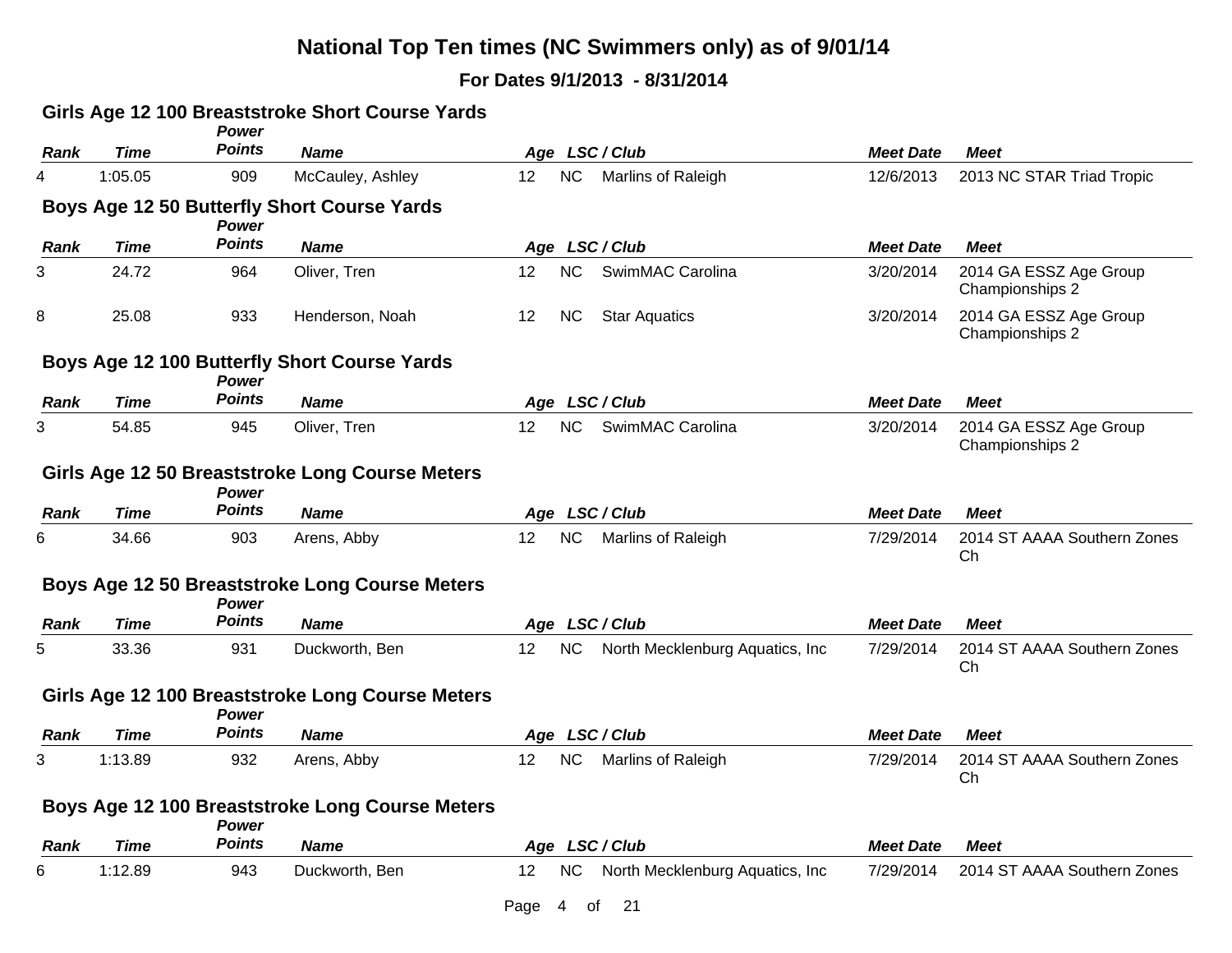### **For Dates 9/1/2013 - 8/31/2014**

Ch

|             |             |                               | Girls Age 13 50 Freestyle Short Course Yards   |                                                |                  |                                          |
|-------------|-------------|-------------------------------|------------------------------------------------|------------------------------------------------|------------------|------------------------------------------|
| Rank        | <b>Time</b> | Power<br><b>Points</b>        | <b>Name</b>                                    | Age LSC/Club                                   | <b>Meet Date</b> | <b>Meet</b>                              |
| 6           | 23.63       | 907                           | Clayton-Luce, Sophie                           | NC<br>New Wave Swim Team<br>13                 | 2/20/2014        | 2014 NC TAC NCS Senior SC<br>Cham        |
|             |             | <b>Power</b>                  | Girls Age 13 100 Freestyle Short Course Yards  |                                                |                  |                                          |
| Rank        | Time        | <b>Points</b>                 | <b>Name</b>                                    | Age LSC/Club                                   | <b>Meet Date</b> | <b>Meet</b>                              |
|             | 51.22       | 900                           | Clayton-Luce, Sophie                           | <b>NC</b><br>New Wave Swim Team<br>13          | 2/20/2014        | 2014 NC TAC NCS Senior SC<br>Cham        |
|             |             | <b>Power</b>                  | Girls Age 13 200 Freestyle Short Course Yards  |                                                |                  |                                          |
| Rank        | Time        | <b>Points</b>                 | <b>Name</b>                                    | Age LSC/Club                                   | <b>Meet Date</b> | <b>Meet</b>                              |
|             | 1:48.31     | 964                           | Homovich, Madison                              | <b>NC</b><br>13<br>North Carolina Aquatic Club | 3/13/2014        | 2014 NC ESSZ SPEEDO<br>Championsh        |
|             |             | <b>Power</b>                  | Girls Age 13 500 Freestyle Short Course Yards  |                                                |                  |                                          |
| Rank        | Time        | <b>Points</b>                 | <b>Name</b>                                    | Age LSC/Club                                   | <b>Meet Date</b> | Meet                                     |
|             | 4:44.99     | 995                           | Homovich, Madison                              | <b>NC</b><br>North Carolina Aquatic Club<br>13 | 3/13/2014        | 2014 NC ESSZ SPEEDO<br>Championsh        |
|             |             | <b>Power</b>                  | Girls Age 13 1000 Freestyle Short Course Yards |                                                |                  |                                          |
| <b>Rank</b> | Time        | <b>Points</b>                 | <b>Name</b>                                    | Age LSC/Club                                   | <b>Meet Date</b> | <b>Meet</b>                              |
|             | 9:45.39     | 1003                          | Homovich, Madison                              | <b>NC</b><br>North Carolina Aquatic Club<br>13 | 12/12/2013       | 2013 PV Speedo Tom Dolan<br>Invitational |
|             |             |                               | Girls Age 13 1650 Freestyle Short Course Yards |                                                |                  |                                          |
| Rank        | Time        | <b>Power</b><br><b>Points</b> | <b>Name</b>                                    | Age LSC/Club                                   | <b>Meet Date</b> | <b>Meet</b>                              |
|             | 16:18.37    | 1006                          | Homovich, Madison                              | <b>NC</b><br>13<br>North Carolina Aquatic Club | 3/13/2014        | 2014 NC ESSZ SPEEDO                      |
|             |             |                               |                                                |                                                |                  | Championsh                               |
|             |             | <b>Power</b>                  | Girls Age 13 100 Backstroke Short Course Yards |                                                |                  |                                          |
| Rank        | <b>Time</b> | <b>Points</b>                 | <b>Name</b>                                    | Age LSC/Club                                   | <b>Meet Date</b> | <b>Meet</b>                              |
| 9           | 56.32       | 933                           | Homovich, Madison                              | <b>NC</b><br>13<br>North Carolina Aquatic Club | 3/13/2014        | 2014 NC ESSZ SPEEDO                      |
|             |             |                               |                                                | Page<br>21<br>5<br>0f                          |                  |                                          |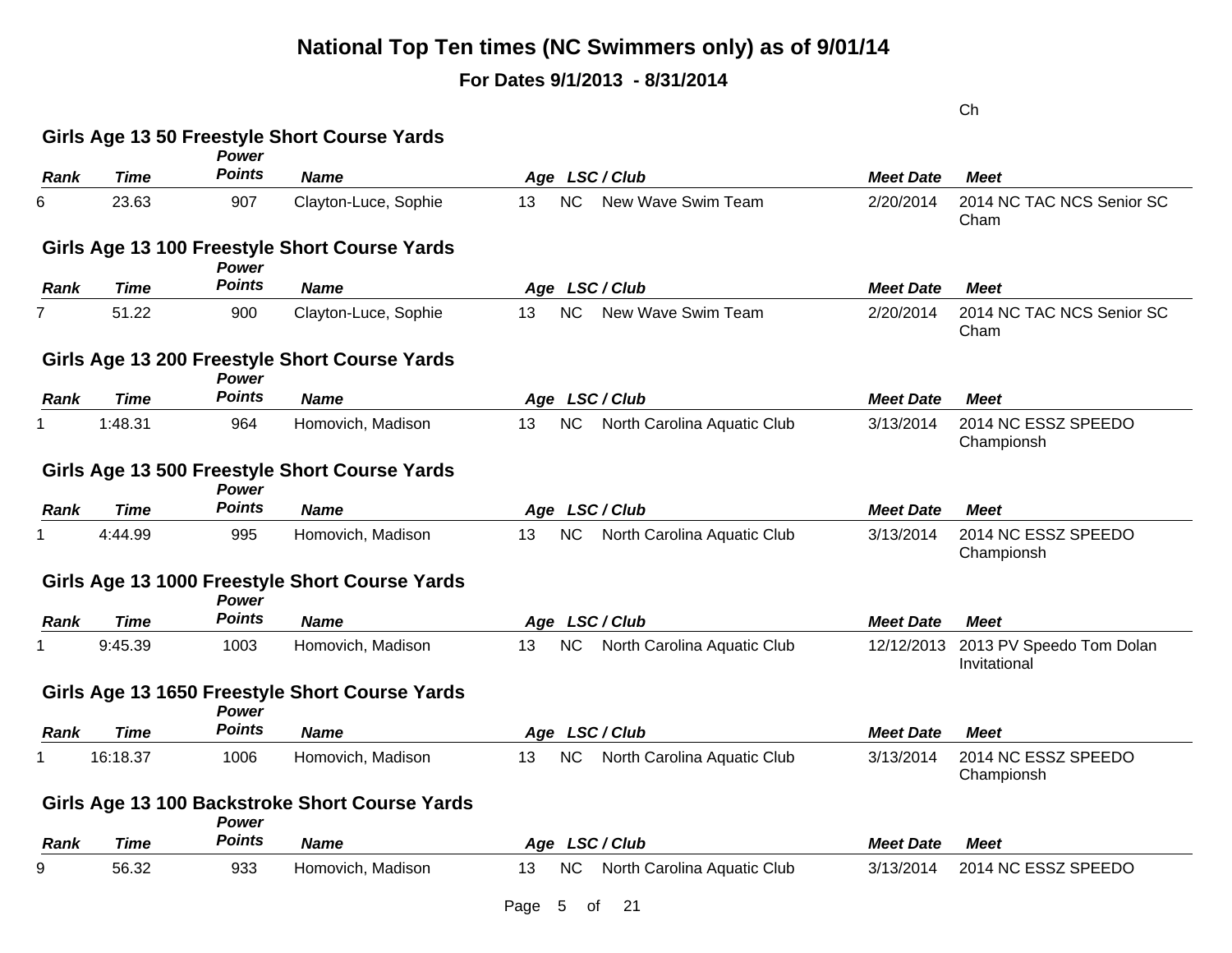### **For Dates 9/1/2013 - 8/31/2014**

Championsh

|             |             | Power         | Girls Age 13 200 Backstroke Short Course Yards   |      |           |                                      |                  |                                           |
|-------------|-------------|---------------|--------------------------------------------------|------|-----------|--------------------------------------|------------------|-------------------------------------------|
| Rank        | Time        | <b>Points</b> | <b>Name</b>                                      |      |           | Age LSC/Club                         | <b>Meet Date</b> | <b>Meet</b>                               |
| 8           | 2:01.23     | 922           | Homovich, Madison                                | 13   | <b>NC</b> | North Carolina Aquatic Club          | 3/13/2014        | 2014 NC ESSZ SPEEDO<br>Championsh         |
|             |             | <b>Power</b>  | Boys Age 13 200 Backstroke Short Course Yards    |      |           |                                      |                  |                                           |
| Rank        | Time        | <b>Points</b> | <b>Name</b>                                      |      |           | Age LSC/Club                         | <b>Meet Date</b> | Meet                                      |
|             | 1:52.28     | 1011          | Healy, John                                      | 13   | <b>NC</b> | <b>Triangle Aquatics Club Titans</b> | 3/20/2014        | 2014 GA ESSZ Age Group<br>Championships 2 |
|             |             | <b>Power</b>  | Girls Age 13 100 Breaststroke Short Course Yards |      |           |                                      |                  |                                           |
| Rank        | <b>Time</b> | <b>Points</b> | <b>Name</b>                                      |      |           | Age LSC/Club                         | <b>Meet Date</b> | <b>Meet</b>                               |
| 10          | 1:05.34     | 852           | McCauley, Ashley                                 | 13   | <b>NC</b> | Marlins of Raleigh                   | 12/12/2013       | 2013 Speedo Winter Junior<br>Nationals    |
|             |             | Power         | Girls Age 13 200 Breaststroke Short Course Yards |      |           |                                      |                  |                                           |
| Rank        | <b>Time</b> | <b>Points</b> | <b>Name</b>                                      |      |           | Age LSC/Club                         | <b>Meet Date</b> | <b>Meet</b>                               |
|             | 2:20.74     | 847           | McCauley, Ashley                                 | 13   | <b>NC</b> | Marlins of Raleigh                   | 12/12/2013       | 2013 Speedo Winter Junior<br>Nationals    |
|             |             | Power         | Girls Age 13 100 Butterfly Short Course Yards    |      |           |                                      |                  |                                           |
| Rank        | <b>Time</b> | <b>Points</b> | <b>Name</b>                                      |      |           | Age LSC/Club                         | <b>Meet Date</b> | <b>Meet</b>                               |
| 8           | 55.69       | 914           | Homovich, Madison                                | 13   | <b>NC</b> | North Carolina Aquatic Club          | 12/12/2013       | 2013 PV Speedo Tom Dolan<br>Invitational  |
|             |             | Power         | Boys Age 13 100 Butterfly Short Course Yards     |      |           |                                      |                  |                                           |
| Rank        | Time        | <b>Points</b> | <b>Name</b>                                      |      |           | Age LSC/Club                         | <b>Meet Date</b> | <b>Meet</b>                               |
| 6           | 52.49       | 948           | Healy, John                                      | 13   | <b>NC</b> | <b>Triangle Aquatics Club Titans</b> | 2/13/2014        | 2014 NC NCS 14 & Under SC<br>Cham         |
|             |             | Power         | Girls Age 13 200 Butterfly Short Course Yards    |      |           |                                      |                  |                                           |
| <b>Rank</b> | <b>Time</b> | <b>Points</b> | <b>Name</b>                                      |      |           | Age LSC/Club                         | <b>Meet Date</b> | <b>Meet</b>                               |
|             | 1:59.38     | 965           | Homovich, Madison                                | 13   | NС        | North Carolina Aquatic Club          | 3/13/2014        | 2014 NC ESSZ SPEEDO                       |
|             |             |               |                                                  | Page | 6         | 21<br>οf                             |                  |                                           |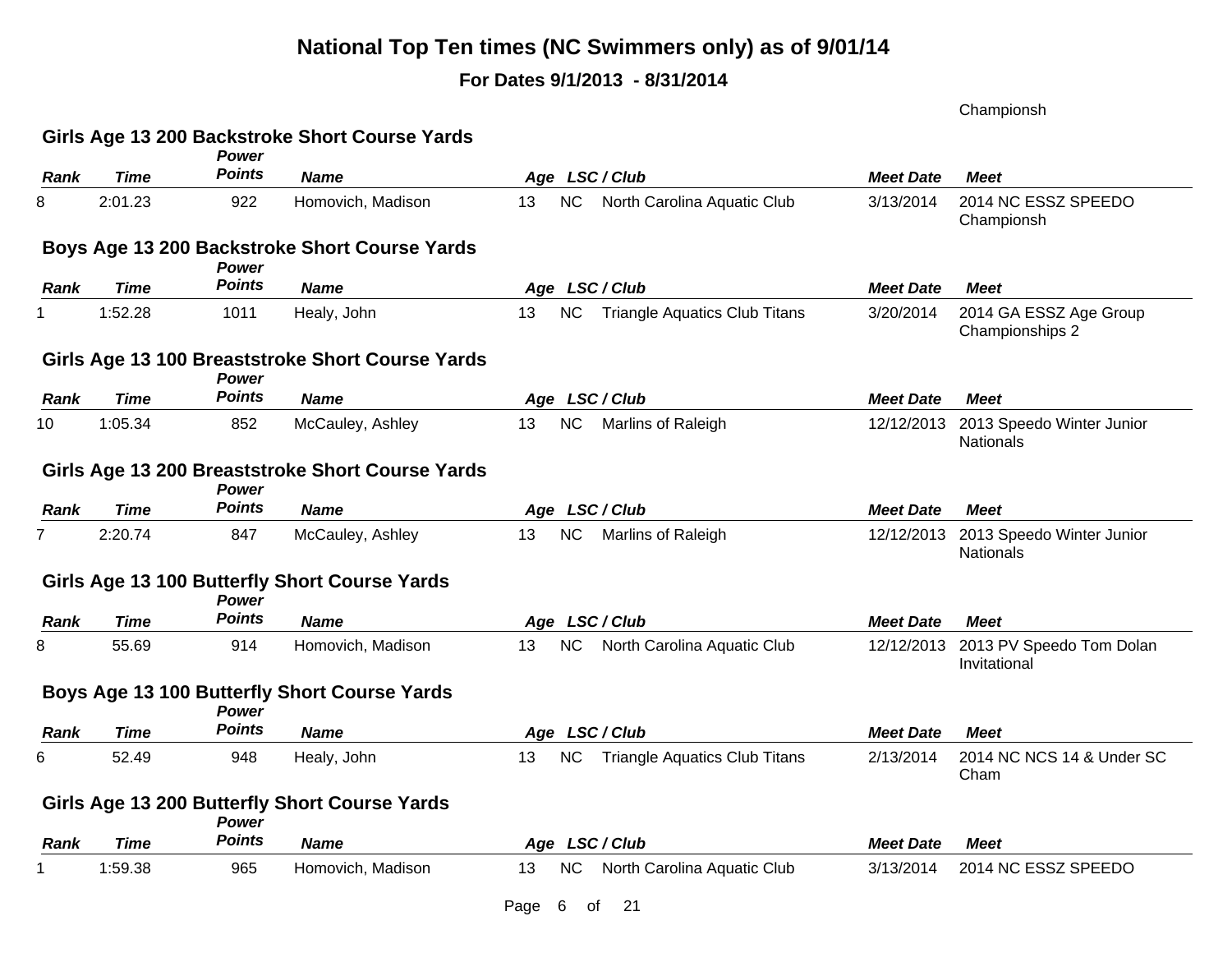### **For Dates 9/1/2013 - 8/31/2014**

Championsh

|             |             |                        | Boys Age 13 200 Butterfly Short Course Yards          |                                                  |                  |                                           |
|-------------|-------------|------------------------|-------------------------------------------------------|--------------------------------------------------|------------------|-------------------------------------------|
| <b>Rank</b> | Time        | Power<br><b>Points</b> | <b>Name</b>                                           | Age LSC/Club                                     | <b>Meet Date</b> | <b>Meet</b>                               |
| 2           | 1:55.04     | 968                    | Healy, John                                           | NC<br><b>Triangle Aquatics Club Titans</b><br>13 | 3/20/2014        | 2014 GA ESSZ Age Group<br>Championships 2 |
|             |             | Power                  | Girls Age 13 200 Individual Medley Short Course Yards |                                                  |                  |                                           |
| Rank        | Time        | <b>Points</b>          | <b>Name</b>                                           | Age LSC/Club                                     | <b>Meet Date</b> | <b>Meet</b>                               |
| 2           | 2:03.80     | 922                    | Homovich, Madison                                     | <b>NC</b><br>13<br>North Carolina Aquatic Club   | 12/12/2013       | 2013 PV Speedo Tom Dolan<br>Invitational  |
|             |             | <b>Power</b>           | Girls Age 13 400 Individual Medley Short Course Yards |                                                  |                  |                                           |
| Rank        | Time        | <b>Points</b>          | <b>Name</b>                                           | Age LSC/Club                                     | <b>Meet Date</b> | <b>Meet</b>                               |
|             | 4:15.27     | 967                    | Homovich, Madison                                     | NC<br>North Carolina Aquatic Club<br>13          | 3/13/2014        | 2014 NC ESSZ SPEEDO<br>Championsh         |
|             |             | Power                  | Girls Age 13 200 Freestyle Long Course Meters         |                                                  |                  |                                           |
| <b>Rank</b> | Time        | <b>Points</b>          | <b>Name</b>                                           | Age LSC/Club                                     | <b>Meet Date</b> | <b>Meet</b>                               |
|             | 2:04.79     | 918                    | Homovich, Madison                                     | 13<br><b>NC</b><br>North Carolina Aquatic Club   | 1/17/2014        | 2014 ST TXLA Austin Grand Prix            |
| 3           | 2:06.29     | 883                    | Perez, Sophie                                         | <b>NC</b><br>North Carolina Aquatic Club<br>13   | 7/17/2014        | 2014 NC 14 & Under Long Cours             |
|             |             | Power                  | Boys Age 13 200 Freestyle Long Course Meters          |                                                  |                  |                                           |
| Rank        | <b>Time</b> | <b>Points</b>          | <b>Name</b>                                           | Age LSC/Club                                     | <b>Meet Date</b> | <b>Meet</b>                               |
| 10          | 2:01.27     | 923                    | Fenwick, Ben                                          | <b>NC</b><br>SwimMAC Carolina<br>13              | 7/17/2014        | 2014 NC 14 & Under Long Cours             |
|             |             | <b>Power</b>           | Girls Age 13 400 Freestyle Long Course Meters         |                                                  |                  |                                           |
| Rank        | Time        | <b>Points</b>          | <b>Name</b>                                           | Age LSC/Club                                     | <b>Meet Date</b> | <b>Meet</b>                               |
|             | 4:16.22     | 978                    | Homovich, Madison                                     | NC<br>13<br>North Carolina Aquatic Club          | 1/17/2014        | 2014 ST TXLA Austin Grand Prix            |
| 9           | 4:25.98     | 862                    | Perez, Sophie                                         | North Carolina Aquatic Club<br>13<br><b>NC</b>   | 7/17/2014        | 2014 NC 14 & Under Long Cours             |
|             |             | <b>Power</b>           | Boys Age 13 400 Freestyle Long Course Meters          |                                                  |                  |                                           |
| Rank        | Time        | <b>Points</b>          | <b>Name</b>                                           | Age LSC/Club                                     | <b>Meet Date</b> | <b>Meet</b>                               |
| 10          | 4:16.41     | 924                    | Fenwick, Ben                                          | NC<br>SwimMAC Carolina<br>13                     | 7/17/2014        | 2014 NC 14 & Under Long Cours             |
|             |             |                        |                                                       | Page<br>7<br>21<br>оf                            |                  |                                           |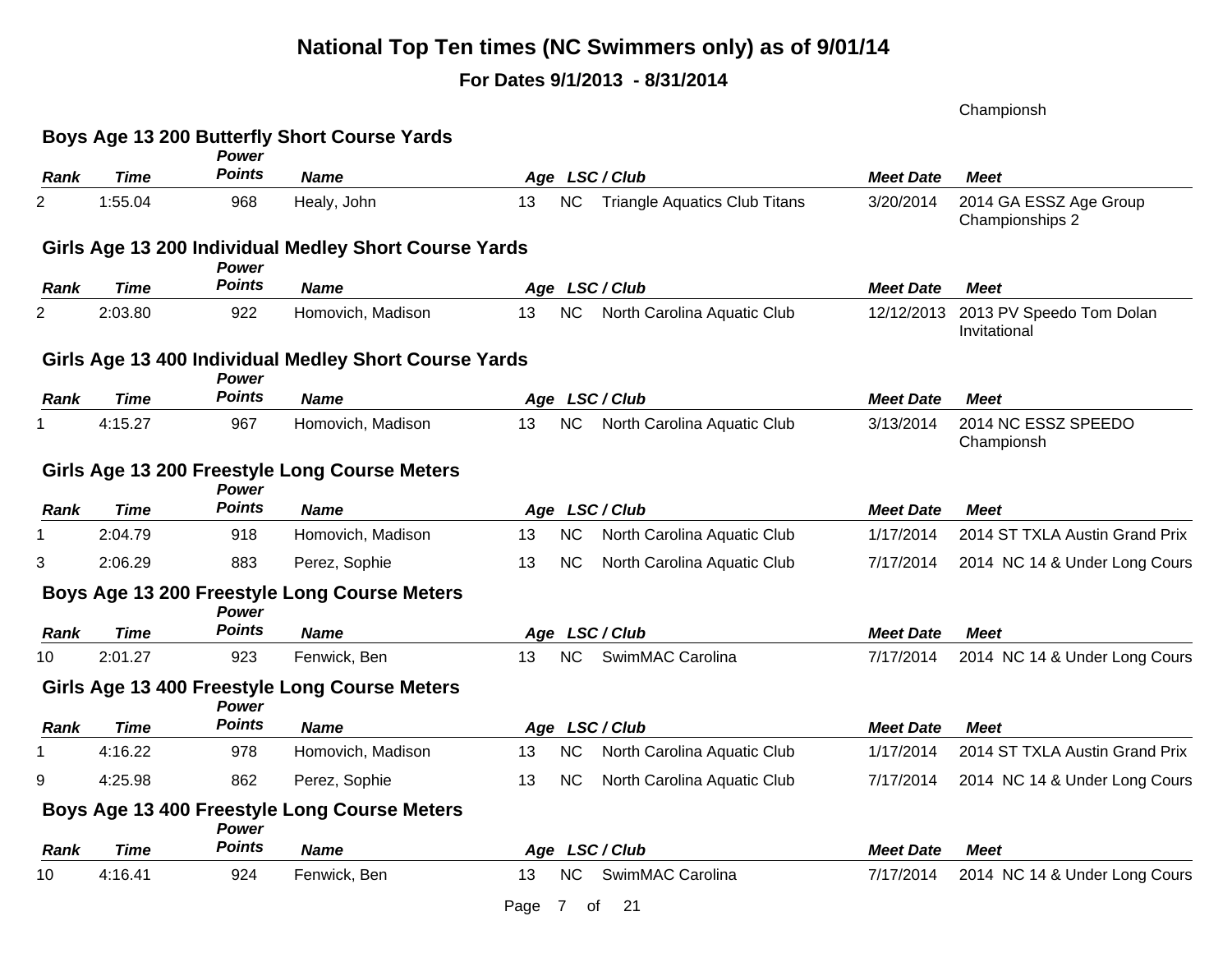### **For Dates 9/1/2013 - 8/31/2014**

#### **Girls Age 13 800 Freestyle Long Course Meters**

| <b>Rank</b> | <b>Time</b> | Power<br><b>Points</b> | <b>Name</b>                                          |    |           | Age LSC/Club                         | <b>Meet Date</b> | <b>Meet</b>                    |
|-------------|-------------|------------------------|------------------------------------------------------|----|-----------|--------------------------------------|------------------|--------------------------------|
| 1           | 8:49.49     | 971                    | Homovich, Madison                                    | 13 | <b>NC</b> | North Carolina Aquatic Club          | 1/17/2014        | 2014 ST TXLA Austin Grand Prix |
| 10          | 9:06.77     | 880                    | Perez, Sophie                                        | 13 | <b>NC</b> | North Carolina Aquatic Club          | 7/17/2014        | 2014 NC 14 & Under Long Cours  |
|             |             | Power                  | Girls Age 13 200 Backstroke Long Course Meters       |    |           |                                      |                  |                                |
| <b>Rank</b> | <b>Time</b> | <b>Points</b>          | <b>Name</b>                                          |    |           | Age LSC/Club                         | <b>Meet Date</b> | <b>Meet</b>                    |
| 8           | 2:22.04     | 875                    | Carter, Olivia                                       | 13 | <b>NC</b> | <b>Triangle Aquatics Club Titans</b> | 7/17/2014        | 2014 NC 14 & Under Long Cours  |
| 10          | 2:22.45     | 869                    | Perez, Sophie                                        | 13 | <b>NC</b> | North Carolina Aquatic Club          | 7/17/2014        | 2014 NC 14 & Under Long Cours  |
|             |             | Power                  | Girls Age 13 100 Breaststroke Long Course Meters     |    |           |                                      |                  |                                |
| Rank        | <b>Time</b> | <b>Points</b>          | <b>Name</b>                                          |    |           | Age LSC/Club                         | <b>Meet Date</b> | <b>Meet</b>                    |
| 5           | 1:12.42     | 925                    | McCauley, Ashley                                     | 13 | <b>NC</b> | Marlins of Raleigh                   | 7/17/2014        | 2014 NC 14 & Under Long Cours  |
|             |             | Power                  | Girls Age 13 200 Breaststroke Long Course Meters     |    |           |                                      |                  |                                |
| Rank        | <b>Time</b> | <b>Points</b>          | <b>Name</b>                                          |    |           | Age LSC/Club                         | <b>Meet Date</b> | <b>Meet</b>                    |
|             | 2:35.35     | 915                    | McCauley, Ashley                                     | 13 | <b>NC</b> | Marlins of Raleigh                   | 7/30/2014        | 2014 Summer Junior Nationals   |
|             |             | <b>Power</b>           | Girls Age 13 100 Butterfly Long Course Meters        |    |           |                                      |                  |                                |
| Rank        | <b>Time</b> | <b>Points</b>          | <b>Name</b>                                          |    |           | Age LSC/Club                         | <b>Meet Date</b> | <b>Meet</b>                    |
| 3           | 1:02.87     | 909                    | Homovich, Madison                                    | 13 | <b>NC</b> | North Carolina Aquatic Club          | 1/17/2014        | 2014 ST TXLA Austin Grand Prix |
| 8           | 1:03.84     | 875                    | Carter, Olivia                                       | 13 | <b>NC</b> | <b>Triangle Aquatics Club Titans</b> | 7/17/2014        | 2014 NC 14 & Under Long Cours  |
|             |             | Power                  | <b>Girls Age 13 200 Butterfly Long Course Meters</b> |    |           |                                      |                  |                                |
| Rank        | <b>Time</b> | <b>Points</b>          | <b>Name</b>                                          |    |           | Age LSC/Club                         | <b>Meet Date</b> | <b>Meet</b>                    |
|             | 2:16.22     | 952                    | Homovich, Madison                                    | 13 | <b>NC</b> | North Carolina Aquatic Club          | 1/17/2014        | 2014 ST TXLA Austin Grand Prix |
| 7           | 2:19.37     | 905                    | Perez, Sophie                                        | 13 | <b>NC</b> | North Carolina Aquatic Club          | 7/17/2014        | 2014 NC 14 & Under Long Cours  |
| 8           | 2:19.51     | 903                    | Carter, Olivia                                       | 13 | <b>NC</b> | <b>Triangle Aquatics Club Titans</b> | 7/17/2014        | 2014 NC 14 & Under Long Cours  |
|             |             | Power                  | Boys Age 13 200 Butterfly Long Course Meters         |    |           |                                      |                  |                                |
| Rank        | <b>Time</b> | <b>Points</b>          | <b>Name</b>                                          |    |           | Age LSC/Club                         | <b>Meet Date</b> | <b>Meet</b>                    |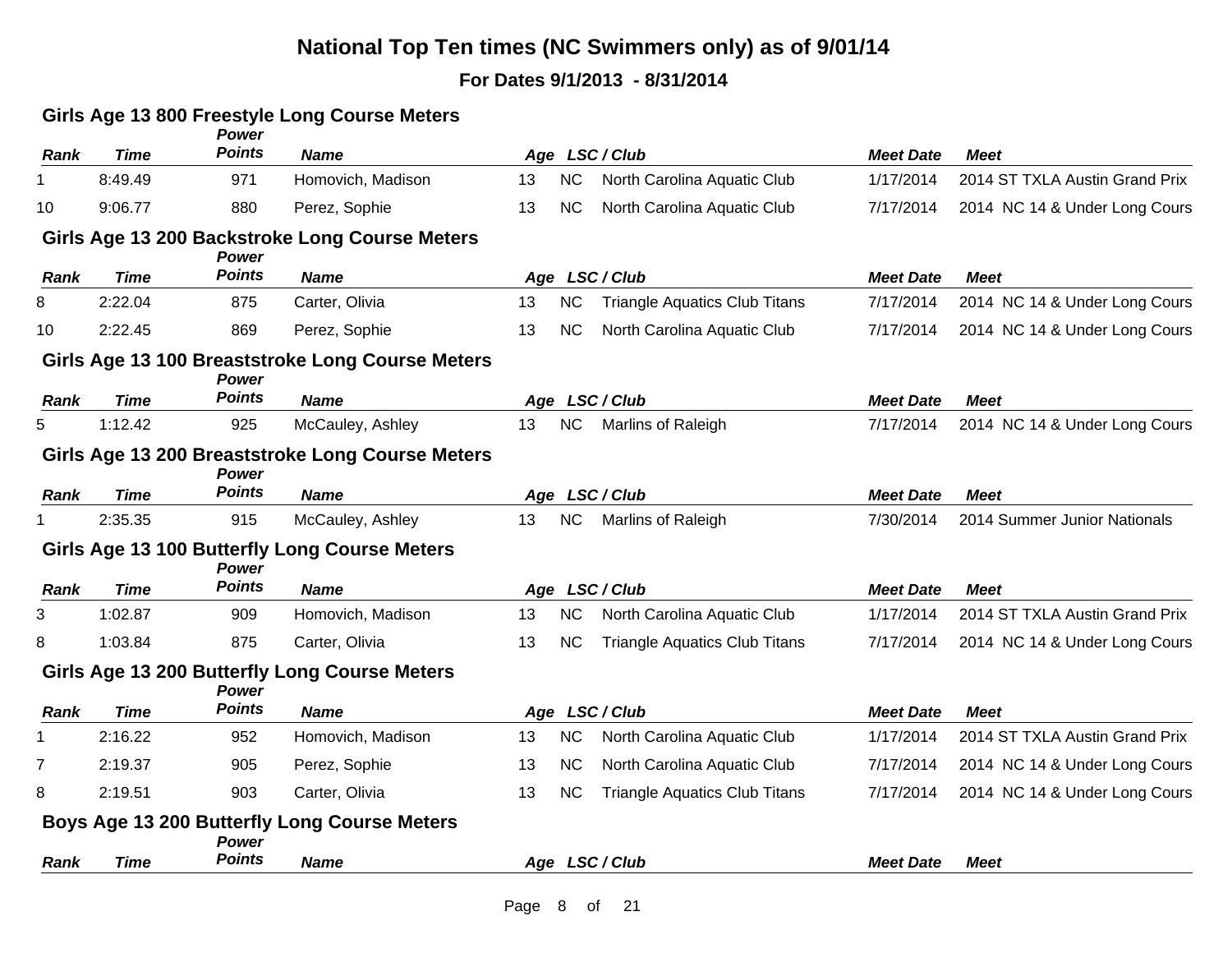| 10          | 2:14.49     | 937           | Kring, Jaden                                          | 13 | <b>NC</b> | Marlins of Raleigh                                       | 7/17/2014        | 2014 NC 14 & Under Long Cours                    |
|-------------|-------------|---------------|-------------------------------------------------------|----|-----------|----------------------------------------------------------|------------------|--------------------------------------------------|
|             |             | <b>Power</b>  | Girls Age 13 200 Individual Medley Long Course Meters |    |           |                                                          |                  |                                                  |
| <b>Rank</b> | <b>Time</b> | <b>Points</b> | <b>Name</b>                                           |    |           | Age LSC/Club                                             | <b>Meet Date</b> | <b>Meet</b>                                      |
| 2           | 2:21.65     | 914           | Homovich, Madison                                     | 13 | NC        | North Carolina Aquatic Club                              | 1/17/2014        | 2014 ST TXLA Austin Grand Prix                   |
|             |             | <b>Power</b>  | Girls Age 13 400 Individual Medley Long Course Meters |    |           |                                                          |                  |                                                  |
| <b>Rank</b> | <b>Time</b> | <b>Points</b> | <b>Name</b>                                           |    |           | Age LSC/Club                                             | <b>Meet Date</b> | <b>Meet</b>                                      |
| 1           | 4:51.68     | 959           | Homovich, Madison                                     | 13 | NC        | North Carolina Aquatic Club                              | 1/17/2014        | 2014 ST TXLA Austin Grand Prix                   |
| 5           | 4:59.18     | 898           | McCauley, Ashley                                      | 13 | <b>NC</b> | Marlins of Raleigh                                       | 7/30/2014        | 2014 Summer Juniors Time Trials                  |
|             |             | Power         | Girls Age 14 1000 Freestyle Short Course Yards        |    |           |                                                          |                  |                                                  |
| <b>Rank</b> | <b>Time</b> | <b>Points</b> | <b>Name</b>                                           |    |           | Age LSC/Club                                             | <b>Meet Date</b> | <b>Meet</b>                                      |
| 10          | 9:56.44     | 914           | Peterson, Emmaline                                    | 14 | <b>NC</b> | Hickory Foundation YMCA Seahorse 12/12/2013<br>Swim Team |                  | 2013 Speedo Winter Jr Nats Time<br><b>Trials</b> |
|             |             | Power         | Girls Age 14 1650 Freestyle Short Course Yards        |    |           |                                                          |                  |                                                  |
| Rank        | <b>Time</b> | <b>Points</b> | <b>Name</b>                                           |    |           | Age LSC/Club                                             | <b>Meet Date</b> | <b>Meet</b>                                      |
| 6           | 16:27.08    | 937           | Peterson, Emmaline                                    | 14 | <b>NC</b> | Hickory Foundation YMCA Seahorse 2/13/2014<br>Swim Team  |                  | 2014 NC NCS 14 & Under SC<br>Cham                |
|             |             | <b>Power</b>  | Boys Age 14 100 Backstroke Short Course Yards         |    |           |                                                          |                  |                                                  |
| Rank        | <b>Time</b> | <b>Points</b> | <b>Name</b>                                           |    |           | Age LSC/Club                                             | <b>Meet Date</b> | <b>Meet</b>                                      |
| 8           | 51.30       | 932           | Bathory, Levente                                      | 14 | NC        | <b>Enfinity Aquatic Club</b>                             | 2/13/2014        | 2014 NC NCS 14 & Under SC<br>Cham                |
|             |             | <b>Power</b>  | Girls Age 14 200 Breaststroke Short Course Yards      |    |           |                                                          |                  |                                                  |
| <b>Rank</b> | <b>Time</b> | <b>Points</b> | <b>Name</b>                                           |    |           | Age LSC/Club                                             | <b>Meet Date</b> | <b>Meet</b>                                      |
| 5           | 2:15.72     | 894           | Donahue, Jane                                         | 14 | <b>NC</b> | North Mecklenburg Aquatics, Inc.                         | 12/12/2013       | 2013 Speedo Winter Junior<br>Nationals           |
| 9           | 2:17.30     | 869           | Poole, Julia                                          | 14 | <b>NC</b> | <b>Triangle Aquatics Club Titans</b>                     | 2/13/2014        | 2014 NC NCS 14 & Under SC<br>Cham                |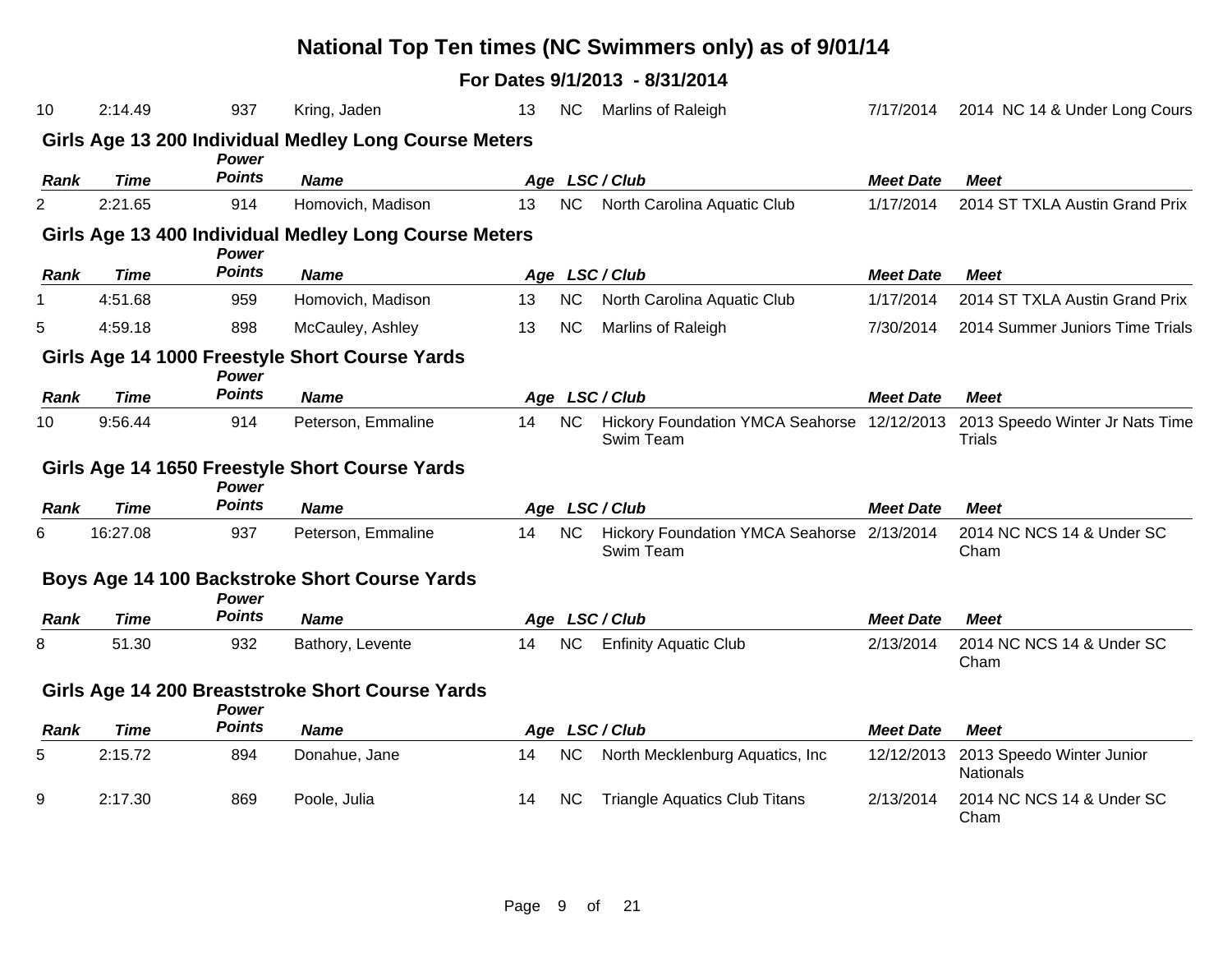|             |             | <b>Power</b>  | <b>Boys Age 14 50 Freestyle Long Course Meters</b> |                                                 |                  |                                      |
|-------------|-------------|---------------|----------------------------------------------------|-------------------------------------------------|------------------|--------------------------------------|
| Rank        | <b>Time</b> | <b>Points</b> | <b>Name</b>                                        | Age LSC/Club                                    | <b>Meet Date</b> | <b>Meet</b>                          |
| 10          | 24.63       | 881           | Bathory, Levente                                   | <b>NC</b><br><b>Enfinity Aquatic Club</b><br>14 | 7/17/2014        | 2014 NC 14 & Under Long Cours        |
|             |             | <b>Power</b>  | Girls Age 14 200 Freestyle Long Course Meters      |                                                 |                  |                                      |
| Rank        | <b>Time</b> | <b>Points</b> | <b>Name</b>                                        | Age LSC/Club                                    | <b>Meet Date</b> | <b>Meet</b>                          |
| 6           | 2:03.18     | 931           | Homovich, Madison                                  | NC<br>14<br>North Carolina Aquatic Club         | 8/27/2014        | 2014 Jr Pan Pacific<br>Championships |
|             |             | <b>Power</b>  | Boys Age 14 200 Freestyle Long Course Meters       |                                                 |                  |                                      |
| <b>Rank</b> | <b>Time</b> | <b>Points</b> | <b>Name</b>                                        | Age LSC/Club                                    | <b>Meet Date</b> | <b>Meet</b>                          |
| 9           | 1:56.21     | 927           | Bathory, Levente                                   | <b>NC</b><br><b>Enfinity Aquatic Club</b><br>14 | 7/17/2014        | 2014 NC 14 & Under Long Cours        |
|             |             | <b>Power</b>  | Girls Age 14 400 Freestyle Long Course Meters      |                                                 |                  |                                      |
| Rank        | <b>Time</b> | <b>Points</b> | <b>Name</b>                                        | Age LSC/Club                                    | <b>Meet Date</b> | <b>Meet</b>                          |
|             | 4:12.30     | 1001          | Homovich, Madison                                  | 14<br><b>NC</b><br>North Carolina Aquatic Club  | 7/30/2014        | 2014 Summer Junior Nationals         |
|             |             | <b>Power</b>  | Girls Age 14 800 Freestyle Long Course Meters      |                                                 |                  |                                      |
| Rank        | <b>Time</b> | <b>Points</b> | <b>Name</b>                                        | Age LSC/Club                                    | <b>Meet Date</b> | <b>Meet</b>                          |
|             | 8:36.82     | 1014          | Homovich, Madison                                  | <b>NC</b><br>North Carolina Aquatic Club<br>14  | 7/30/2014        | 2014 Summer Junior Nationals         |
|             |             | Power         | Girls Age 14 1500 Freestyle Long Course Meters     |                                                 |                  |                                      |
| Rank        | <b>Time</b> | <b>Points</b> | <b>Name</b>                                        | Age LSC/Club                                    | <b>Meet Date</b> | <b>Meet</b>                          |
| 2           | 16:32.95    | 1003          | Homovich, Madison                                  | <b>NC</b><br>North Carolina Aquatic Club<br>14  | 7/30/2014        | 2014 Summer Junior Nationals         |
|             |             | <b>Power</b>  | Girls Age 14 100 Backstroke Long Course Meters     |                                                 |                  |                                      |
| Rank        | <b>Time</b> | <b>Points</b> | <b>Name</b>                                        | Age LSC/Club                                    | <b>Meet Date</b> | <b>Meet</b>                          |
| 7           | 1:04.09     | 934           | Menkhaus, Julia                                    | <b>NC</b><br>SwimMAC Carolina<br>14             | 7/24/2014        | 2014 NC Senior LC Champs (HP         |
|             |             | <b>Power</b>  | Boys Age 14 100 Backstroke Long Course Meters      |                                                 |                  |                                      |
| <b>Rank</b> | <b>Time</b> | <b>Points</b> | <b>Name</b>                                        | Age LSC/Club                                    | <b>Meet Date</b> | <b>Meet</b>                          |
| 5           | 58.73       | 992           | Bathory, Levente                                   | <b>Enfinity Aquatic Club</b><br><b>NC</b><br>14 | 7/17/2014        | 2014 NC 14 & Under Long Cours        |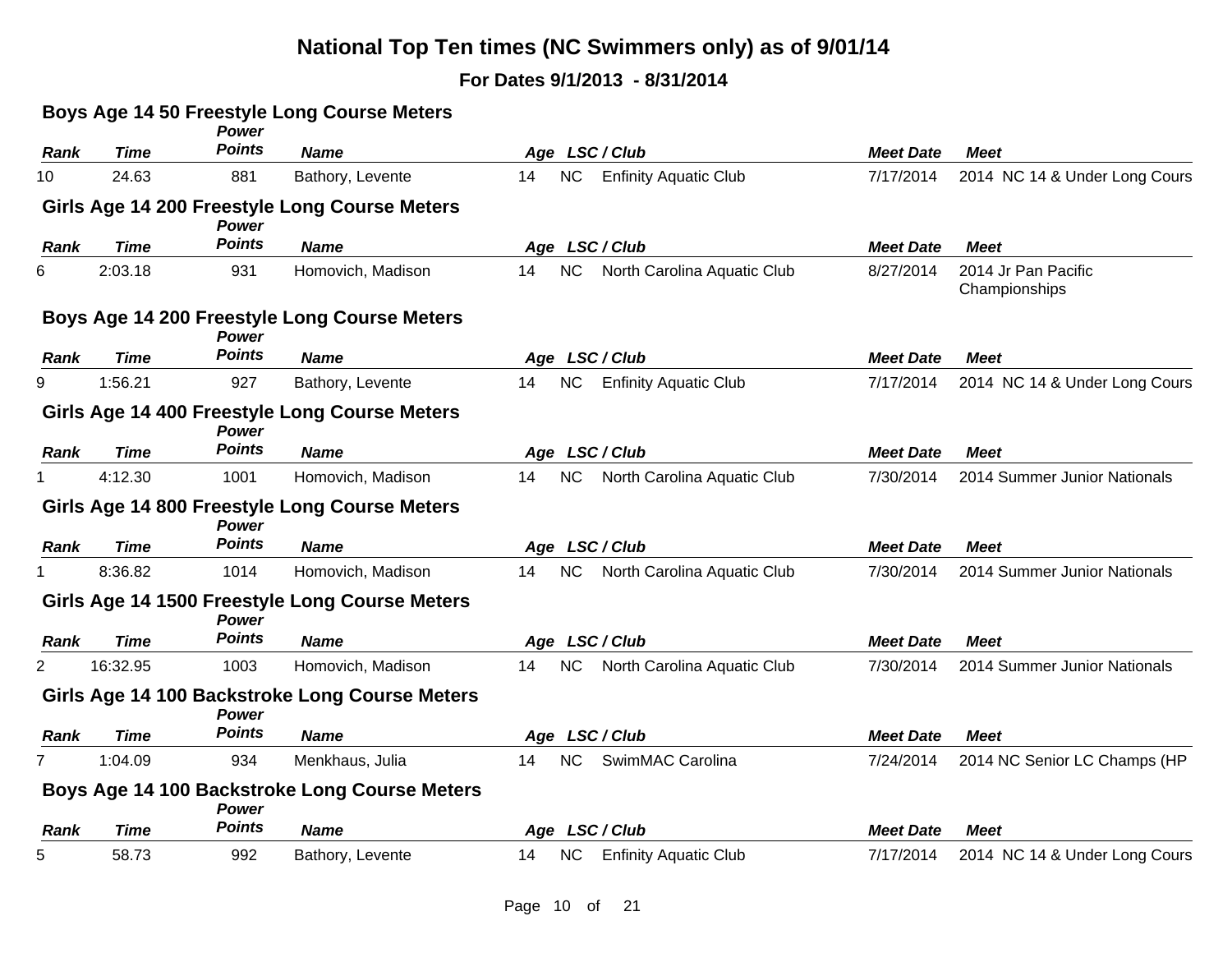|                |             |               |                                                       |    |           | National Top Ten times (NC Swimmers only) as of 9/01/14 |                  |                                              |
|----------------|-------------|---------------|-------------------------------------------------------|----|-----------|---------------------------------------------------------|------------------|----------------------------------------------|
|                |             |               |                                                       |    |           | For Dates 9/1/2013 - 8/31/2014                          |                  |                                              |
| 7              | 59.94       | 944           | Healy, John                                           | 14 | <b>NC</b> | <b>Triangle Aquatics Club Titans</b>                    | 7/29/2014        | 2014 ST AAAA Southern Zones<br>Ch            |
|                |             |               | Boys Age 14 200 Backstroke Long Course Meters         |    |           |                                                         |                  |                                              |
|                |             | <b>Power</b>  |                                                       |    |           |                                                         |                  |                                              |
| <b>Rank</b>    | <b>Time</b> | <b>Points</b> | <b>Name</b>                                           |    |           | Age LSC/Club                                            | <b>Meet Date</b> | <b>Meet</b>                                  |
| 5              | 2:07.37     | 971           | Healy, John                                           | 14 | <b>NC</b> | <b>Triangle Aquatics Club Titans</b>                    | 7/29/2014        | 2014 ST AAAA Southern Zones<br>Ch            |
| $\overline{7}$ | 2:09.96     | 922           | Bathory, Levente                                      | 14 | <b>NC</b> | <b>Enfinity Aquatic Club</b>                            | 7/17/2014        | 2014 NC 14 & Under Long Cours                |
|                |             | <b>Power</b>  | Girls Age 14 100 Breaststroke Long Course Meters      |    |           |                                                         |                  |                                              |
| <b>Rank</b>    | <b>Time</b> | <b>Points</b> | <b>Name</b>                                           |    |           | Age LSC/Club                                            | <b>Meet Date</b> | <b>Meet</b>                                  |
| 6              | 1:12.78     | 910           | Hauder, Caroline                                      | 14 | <b>NC</b> | SwimMAC Carolina                                        | 7/17/2014        | 2014 NC 14 & Under Long Cours                |
|                |             | <b>Power</b>  | <b>Boys Age 14 100 Butterfly Long Course Meters</b>   |    |           |                                                         |                  |                                              |
| <b>Rank</b>    | <b>Time</b> | <b>Points</b> | <b>Name</b>                                           |    |           | Age LSC/Club                                            | <b>Meet Date</b> | <b>Meet</b>                                  |
| 10             | 57.61       | 933           | Healy, John                                           | 14 | <b>NC</b> | <b>Triangle Aquatics Club Titans</b>                    | 7/29/2014        | 2014 ST AAAA Southern Zones<br>Ch            |
|                |             | <b>Power</b>  | Girls Age 14 200 Butterfly Long Course Meters         |    |           |                                                         |                  |                                              |
| <b>Rank</b>    | <b>Time</b> | <b>Points</b> | <b>Name</b>                                           |    |           | Age LSC/Club                                            | <b>Meet Date</b> | <b>Meet</b>                                  |
| 3              | 2:13.96     | 944           | Homovich, Madison                                     | 14 | <b>NC</b> | North Carolina Aquatic Club                             | 7/30/2014        | 2014 Summer Junior Nationals                 |
|                |             | <b>Power</b>  | Girls Age 14 200 Individual Medley Long Course Meters |    |           |                                                         |                  |                                              |
| <b>Rank</b>    | <b>Time</b> | <b>Points</b> | <b>Name</b>                                           |    |           | Age LSC/Club                                            | <b>Meet Date</b> | <b>Meet</b>                                  |
| 3              | 2:20.09     | 890           | Homovich, Madison                                     | 14 | <b>NC</b> | North Carolina Aquatic Club                             | 7/30/2014        | 2014 Summer Junior Nationals                 |
|                |             | <b>Power</b>  | Girls Age 14 400 Individual Medley Long Course Meters |    |           |                                                         |                  |                                              |
| Rank           | <b>Time</b> | <b>Points</b> | <b>Name</b>                                           |    |           | Age LSC/Club                                            | <b>Meet Date</b> | Meet                                         |
| 1              | 4:49.83     | 935           | Homovich, Madison                                     | 14 | NC        | North Carolina Aquatic Club                             | 7/30/2014        | 2014 Summer Junior Nationals                 |
|                |             | <b>Power</b>  | Girls Age 15 200 Freestyle Short Course Yards         |    |           |                                                         |                  |                                              |
| <b>Rank</b>    | <b>Time</b> | <b>Points</b> | <b>Name</b>                                           |    |           | Age LSC/Club                                            | <b>Meet Date</b> | <b>Meet</b>                                  |
| 8              | 1:47.37     | 906           | Merritt, Jessica                                      | 15 | <b>NC</b> | Unattached                                              | 2/7/2014         | 2014 NC OBS NCHSAA 4A State<br>Championships |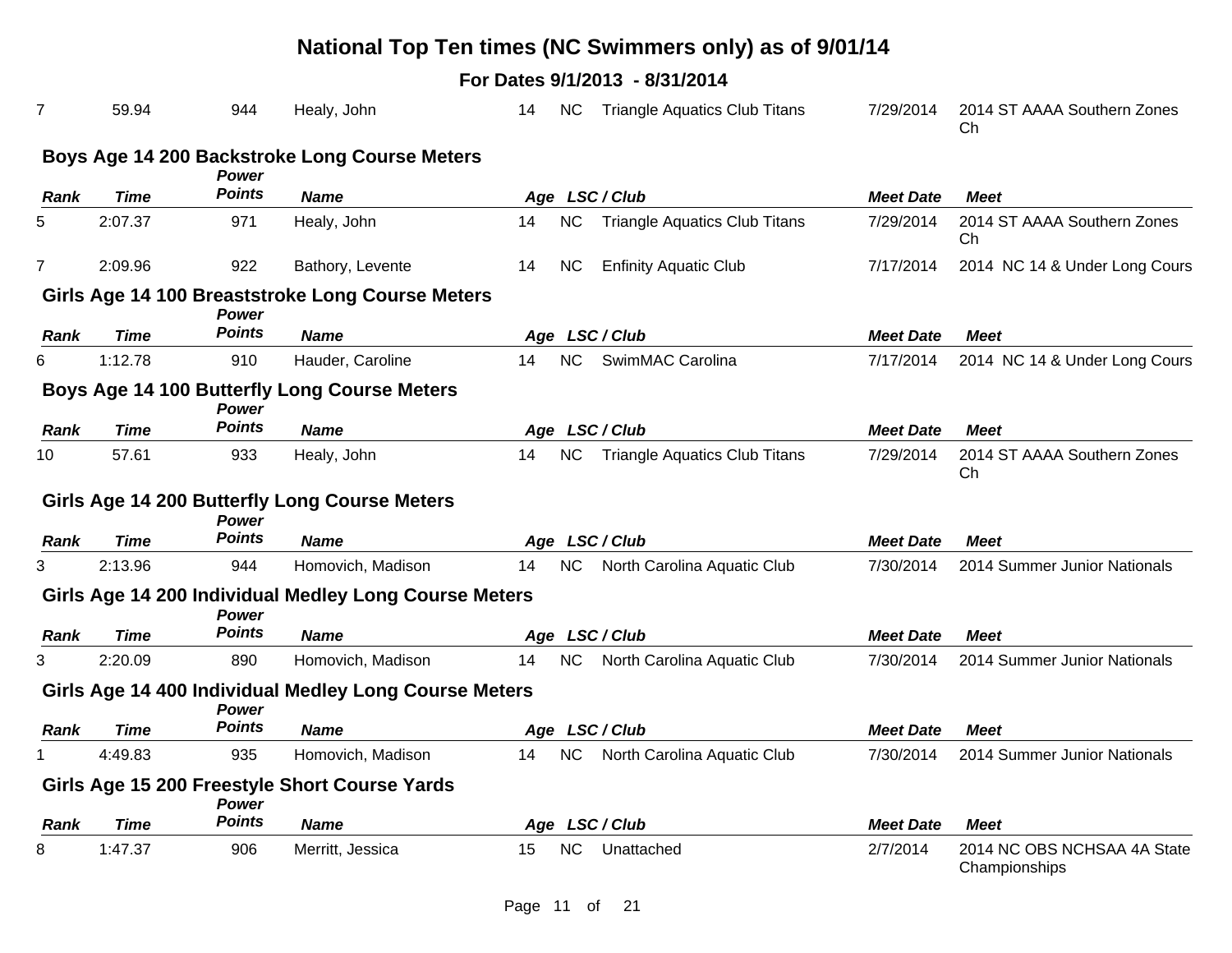|             |             | Power                         | Boys Age 15 200 Butterfly Short Course Yards     |                                                         |                  |                                              |
|-------------|-------------|-------------------------------|--------------------------------------------------|---------------------------------------------------------|------------------|----------------------------------------------|
| <b>Rank</b> | <b>Time</b> | <b>Points</b>                 | <b>Name</b>                                      | Age LSC/Club                                            | <b>Meet Date</b> | <b>Meet</b>                                  |
| 5           | 1:50.50     | 895                           | Macmillan, Will                                  | <b>NC</b><br>15<br>North Carolina Aquatic Club          | 12/12/2013       | 2013 PV Speedo Tom Dolan<br>Invitational     |
|             |             | <b>Power</b>                  | Girls Age 15 200 Breaststroke Long Course Meters |                                                         |                  |                                              |
| Rank        | <b>Time</b> | <b>Points</b>                 | <b>Name</b>                                      | Age LSC/Club                                            | <b>Meet Date</b> | <b>Meet</b>                                  |
| 5           | 2:35.34     | 873                           | Poole, Julia                                     | <b>NC</b><br><b>Triangle Aquatics Club Titans</b><br>15 | 7/30/2014        | 2014 Summer Junior Nationals                 |
|             |             | <b>Power</b>                  | Girls Age 16 50 Freestyle Short Course Yards     |                                                         |                  |                                              |
| Rank        | <b>Time</b> | <b>Points</b>                 | <b>Name</b>                                      | Age LSC/Club                                            | <b>Meet Date</b> | <b>Meet</b>                                  |
| 4           | 22.69       | 912                           | McCullagh, Nora                                  | <b>NC</b><br>16<br>SwimMAC Carolina                     | 3/29/2014        | 2014 NC SwimMAC Tarheel<br><b>States</b>     |
|             |             | <b>Power</b>                  | Girls Age 16 100 Freestyle Short Course Yards    |                                                         |                  |                                              |
| Rank        | <b>Time</b> | <b>Points</b>                 | <b>Name</b>                                      | Age LSC/Club                                            | <b>Meet Date</b> | <b>Meet</b>                                  |
|             | 48.80       | 941                           | Baker, Kathleen                                  | NC<br>SwimMAC Carolina<br>16                            | 12/14/2013       | 2013 Speedo Winter Junior<br>Nationals       |
| 3           | 49.07       | 926                           | McCullagh, Nora                                  | SwimMAC Carolina<br><b>NC</b><br>16                     | 3/13/2014        | 2014 NC ESSZ SPEEDO<br>Championsh            |
|             |             | <b>Power</b>                  | Girls Age 16 200 Freestyle Short Course Yards    |                                                         |                  |                                              |
| <b>Rank</b> | <b>Time</b> | <b>Points</b>                 | <b>Name</b>                                      | Age LSC/Club                                            | <b>Meet Date</b> | <b>Meet</b>                                  |
| 6           | 1:46.22     | 925                           | McCullagh, Nora                                  | <b>NC</b><br>SwimMAC Carolina<br>16                     | 3/13/2014        | 2014 NC ESSZ SPEEDO<br>Championsh            |
|             |             |                               | Girls Age 16 100 Backstroke Short Course Yards   |                                                         |                  |                                              |
| Rank        | Time        | <b>Power</b><br><b>Points</b> | <b>Name</b>                                      | Age LSC/Club                                            | <b>Meet Date</b> | <b>Meet</b>                                  |
| 6           | 53.13       | 981                           | Baker, Kathleen                                  | <b>NC</b><br>SwimMAC Carolina<br>16                     | 12/5/2013        | 2013 AT&T Winter National Cham               |
| 9           | 53.59       | 959                           | McCullagh, Nora                                  | <b>NC</b><br>Unattached<br>16                           | 2/7/2014         | 2014 NC OBS NCHSAA 4A State<br>Championships |
|             |             | <b>Power</b><br><b>Points</b> | Boys Age 16 200 Backstroke Short Course Yards    |                                                         |                  |                                              |
|             |             |                               |                                                  |                                                         | <b>Meet Date</b> | <b>Meet</b>                                  |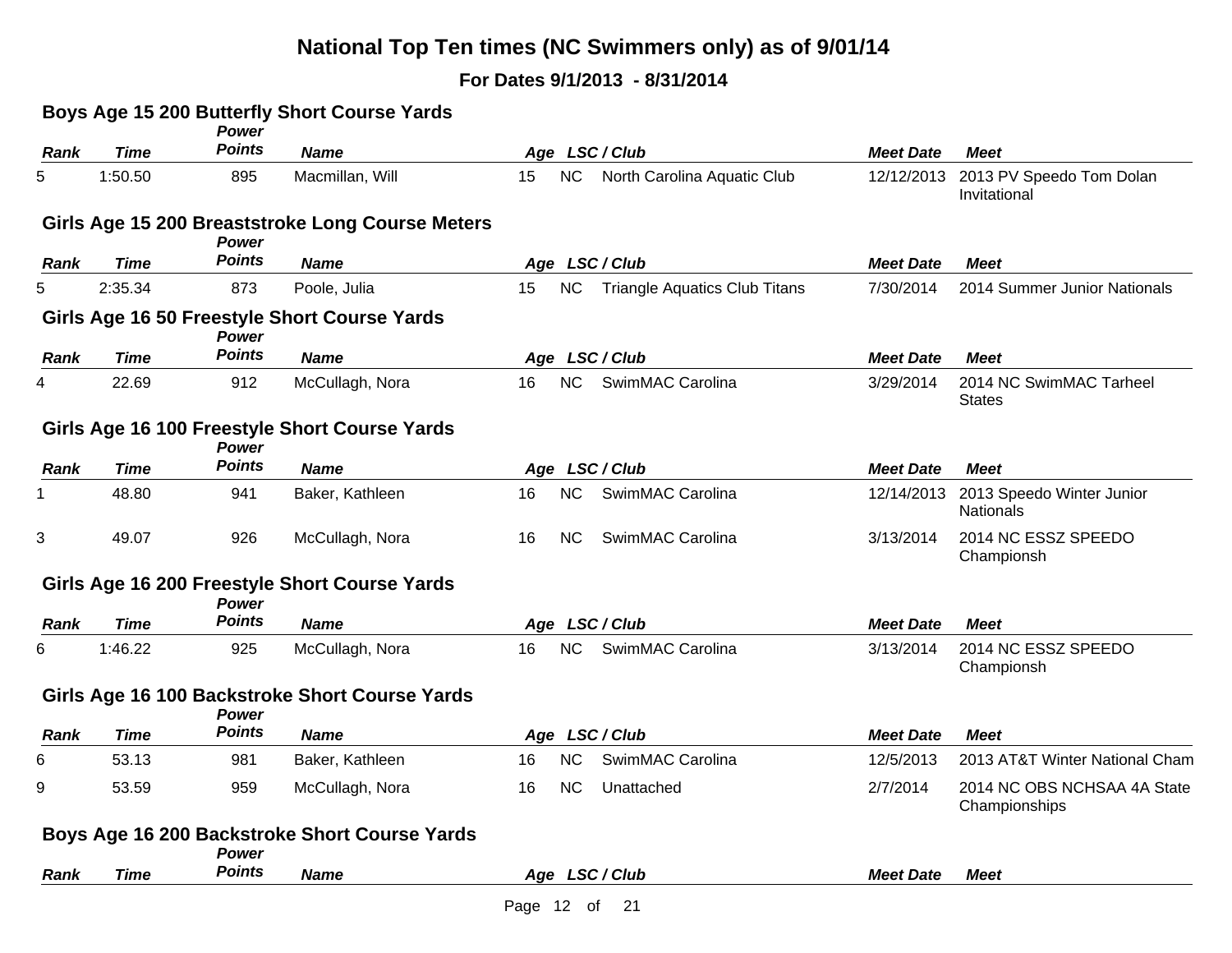|             |             |               |                                                       |    |           | National Top Ten times (NC Swimmers only) as of 9/01/14 |                  |                                               |
|-------------|-------------|---------------|-------------------------------------------------------|----|-----------|---------------------------------------------------------|------------------|-----------------------------------------------|
|             |             |               |                                                       |    |           | For Dates 9/1/2013 - 8/31/2014                          |                  |                                               |
| 6           | 1:45.13     | 964           | Murray, Nathan                                        | 16 | <b>NC</b> | SwimMAC Carolina                                        | 3/28/2014        | 2014 NC SwimMAC Tarheel<br><b>States</b>      |
|             |             | Power         | Girls Age 16 100 Breaststroke Short Course Yards      |    |           |                                                         |                  |                                               |
| <b>Rank</b> | <b>Time</b> | <b>Points</b> | <b>Name</b>                                           |    |           | Age LSC/Club                                            | <b>Meet Date</b> | <b>Meet</b>                                   |
| 9           | 1:01.44     | 924           | Arwood, Alyssa                                        | 16 | NC        | YMCA of Western North Carolina                          | 4/1/2014         | 2014 NC AP YMCA Nationals SC                  |
|             |             | Power         | Girls Age 16 100 Butterfly Short Course Yards         |    |           |                                                         |                  |                                               |
| <b>Rank</b> | <b>Time</b> | <b>Points</b> | <b>Name</b>                                           |    |           | Age LSC/Club                                            | <b>Meet Date</b> | <b>Meet</b>                                   |
| 8           | 53.72       | 904           | Marsh, Alyssa                                         | 16 | <b>NC</b> | Unattached                                              | 2/5/2014         | 2014 NC OBS NCHSAA 1A 2A<br>State Championshi |
| 9           | 53.79       | 902           | Baker, Kathleen                                       | 16 | NC.       | SwimMAC Carolina                                        | 12/5/2013        | 2013 AT&T Winter National Cham                |
|             |             | Power         | Girls Age 16 200 Individual Medley Short Course Yards |    |           |                                                         |                  |                                               |
| Rank        | <b>Time</b> | <b>Points</b> | <b>Name</b>                                           |    |           | Age LSC/Club                                            | <b>Meet Date</b> | <b>Meet</b>                                   |
| 2           | 1:56.29     | 986           | Baker, Kathleen                                       | 16 | <b>NC</b> | SwimMAC Carolina                                        | 12/5/2013        | 2013 AT&T Winter National Cham                |
| 9           | 1:59.31     | 921           | McCullagh, Nora                                       | 16 | <b>NC</b> | SwimMAC Carolina                                        | 3/13/2014        | 2014 NC ESSZ SPEEDO<br>Championsh             |
|             |             | Power         | Girls Age 16 400 Individual Medley Short Course Yards |    |           |                                                         |                  |                                               |
| <b>Rank</b> | <b>Time</b> | <b>Points</b> | <b>Name</b>                                           |    |           | Age LSC/Club                                            | <b>Meet Date</b> | <b>Meet</b>                                   |
| 3           | 4:10.33     | 934           | McCullagh, Nora                                       | 16 | <b>NC</b> | SwimMAC Carolina                                        | 3/13/2014        | 2014 NC ESSZ SPEEDO<br>Championsh             |
| 8           | 4:16.40     | 876           | Stranick, Sara                                        | 16 | <b>NC</b> | SwimMAC Carolina                                        | 3/13/2014        | 2014 NC ESSZ SPEEDO<br>Championsh             |
|             |             | Power         | Girls Age 16 100 Freestyle Long Course Meters         |    |           |                                                         |                  |                                               |
| Rank        | Time        | <b>Points</b> | <b>Name</b>                                           |    |           | Age LSC/Club                                            | <b>Meet Date</b> | <b>Meet</b>                                   |
| 10          | 56.80       | 875           | Baker, Kathleen                                       | 16 | <b>NC</b> | SwimMAC Carolina                                        | 1/17/2014        | 2014 ST TXLA Austin Grand Prix                |
|             |             | <b>Power</b>  | Girls Age 16 200 Freestyle Long Course Meters         |    |           |                                                         |                  |                                               |
| Rank        | <b>Time</b> | <b>Points</b> | <b>Name</b>                                           |    |           | Age LSC/Club                                            | <b>Meet Date</b> | <b>Meet</b>                                   |
| 5           | 2:00.61     | 925           | Baker, Kathleen                                       | 16 | <b>NC</b> | SwimMAC Carolina                                        | 1/17/2014        | 2014 ST TXLA Austin Grand Prix                |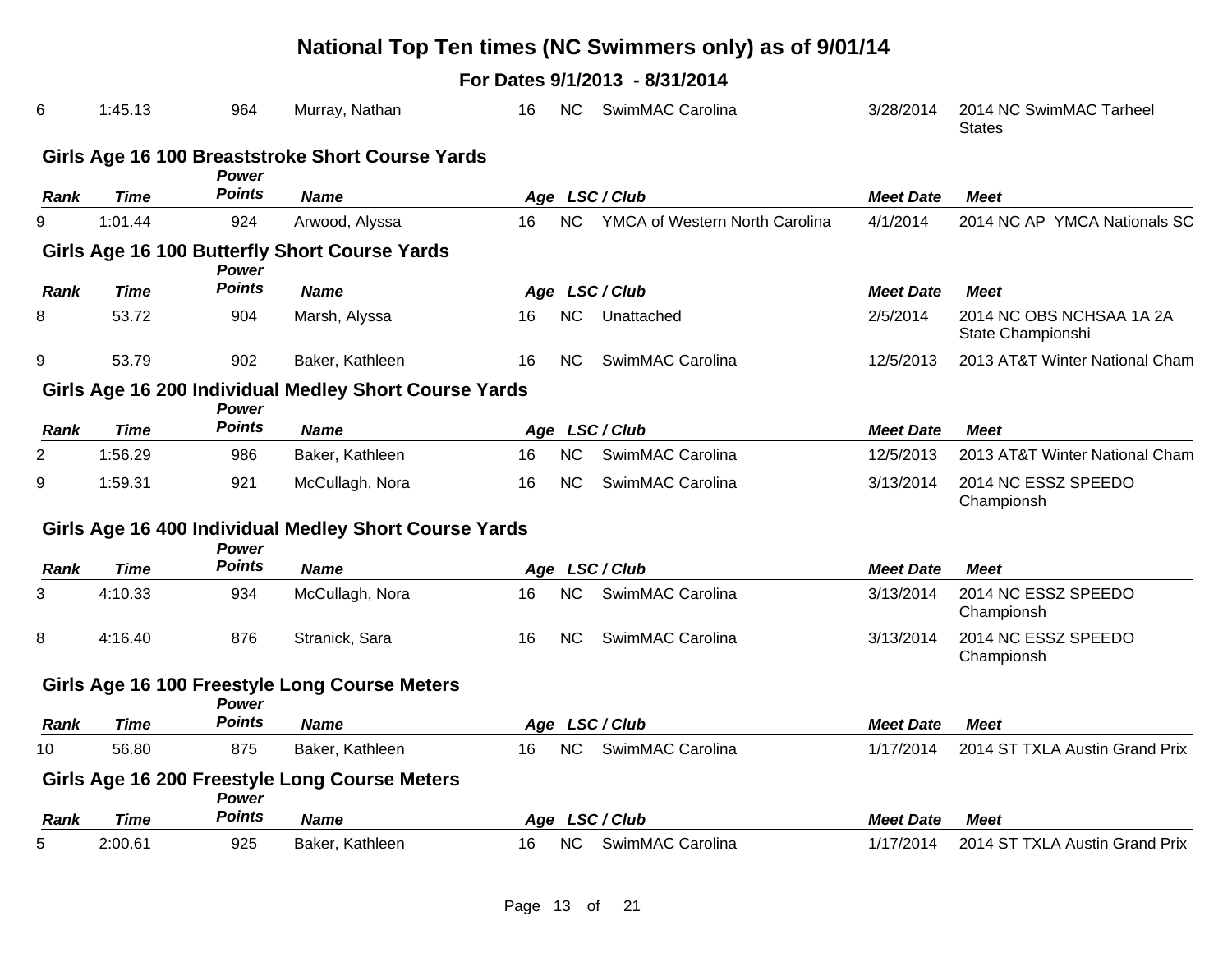### **For Dates 9/1/2013 - 8/31/2014**

### **Boys Age 16 200 Backstroke Long Course Meters**

|             |             | Power                  |                                                      |                                                           |                  |                                          |
|-------------|-------------|------------------------|------------------------------------------------------|-----------------------------------------------------------|------------------|------------------------------------------|
| <b>Rank</b> | <b>Time</b> | <b>Points</b>          | <b>Name</b>                                          | Age LSC/Club                                              | <b>Meet Date</b> | <b>Meet</b>                              |
|             | 2:02.16     | 973                    | Ress, Justin                                         | <b>NC</b><br>16<br>Marlins of Raleigh                     | 7/30/2014        | 2014 Summer Juniors Time Trials          |
| 3           | 2:02.71     | 962                    | Murray, Nathan                                       | SwimMAC Carolina<br>16<br><b>NC</b>                       | 7/30/2014        | 2014 Summer Junior Nationals             |
|             |             | <b>Power</b>           | Girls Age 16 100 Butterfly Long Course Meters        |                                                           |                  |                                          |
| Rank        | Time        | <b>Points</b>          | <b>Name</b>                                          | Age LSC/Club                                              | <b>Meet Date</b> | <b>Meet</b>                              |
| 6           | 1:00.22     | 924                    | Baker, Kathleen                                      | <b>NC</b><br>SwimMAC Carolina<br>16                       | 1/17/2014        | 2014 ST TXLA Austin Grand Prix           |
|             |             | Power                  | <b>Boys Age 16 200 Butterfly Long Course Meters</b>  |                                                           |                  |                                          |
| Rank        | <b>Time</b> | <b>Points</b>          | <b>Name</b>                                          | Age LSC/Club                                              | <b>Meet Date</b> | <b>Meet</b>                              |
| 9           | 2:02.64     | 912                    | Macmillan, Will                                      | NC<br>North Carolina Aquatic Club<br>16                   | 7/30/2014        | 2014 Summer Juniors Time Trials          |
|             |             | Power                  | Boys Age 16 200 Individual Medley Long Course Meters |                                                           |                  |                                          |
| Rank        | <b>Time</b> | <b>Points</b>          | <b>Name</b>                                          | Age LSC/Club                                              | <b>Meet Date</b> | <b>Meet</b>                              |
|             | 2:03.97     | 985                    | Ress, Justin                                         | <b>NC</b><br>Marlins of Raleigh<br>16                     | 7/30/2014        | 2014 Summer Junior Nationals             |
|             |             | <b>Power</b>           | Boys Age 16 400 Individual Medley Long Course Meters |                                                           |                  |                                          |
| Rank        | Time        | <b>Points</b>          | <b>Name</b>                                          | Age LSC/Club                                              | <b>Meet Date</b> | <b>Meet</b>                              |
| 3           | 4:26.47     | 933                    | Ress, Justin                                         | NC<br>Marlins of Raleigh<br>16                            | 7/30/2014        | 2014 Summer Juniors Time Trials          |
|             |             | Power                  | Girls Age 17 50 Freestyle Short Course Yards         |                                                           |                  |                                          |
| Rank        | <b>Time</b> | <b>Points</b>          | <b>Name</b>                                          | Age LSC/Club                                              | <b>Meet Date</b> | <b>Meet</b>                              |
| 5           | 22.63       | 903                    | Baker, Kathleen                                      | SwimMAC Carolina<br><b>NC</b><br>17                       | 3/28/2014        | 2014 NC SwimMAC Tarheel<br><b>States</b> |
|             |             | Power                  | Boys Age 17 50 Freestyle Short Course Yards          |                                                           |                  |                                          |
| Rank        | Time        | <b>Points</b>          | <b>Name</b>                                          | Age LSC/Club                                              | <b>Meet Date</b> | <b>Meet</b>                              |
| 7           | 20.12       | 895                    | Ellington, Colin                                     | <b>NC</b><br>17<br>YMCA of the Triangle Area Swim<br>Team | 12/12/2013       | 2013 Speedo Winter Junior<br>Nationals   |
|             |             |                        | Girls Age 17 100 Freestyle Short Course Yards        |                                                           |                  |                                          |
| Rank        | <b>Time</b> | Power<br><b>Points</b> | <b>Name</b>                                          | Age LSC/Club                                              | <b>Meet Date</b> | <b>Meet</b>                              |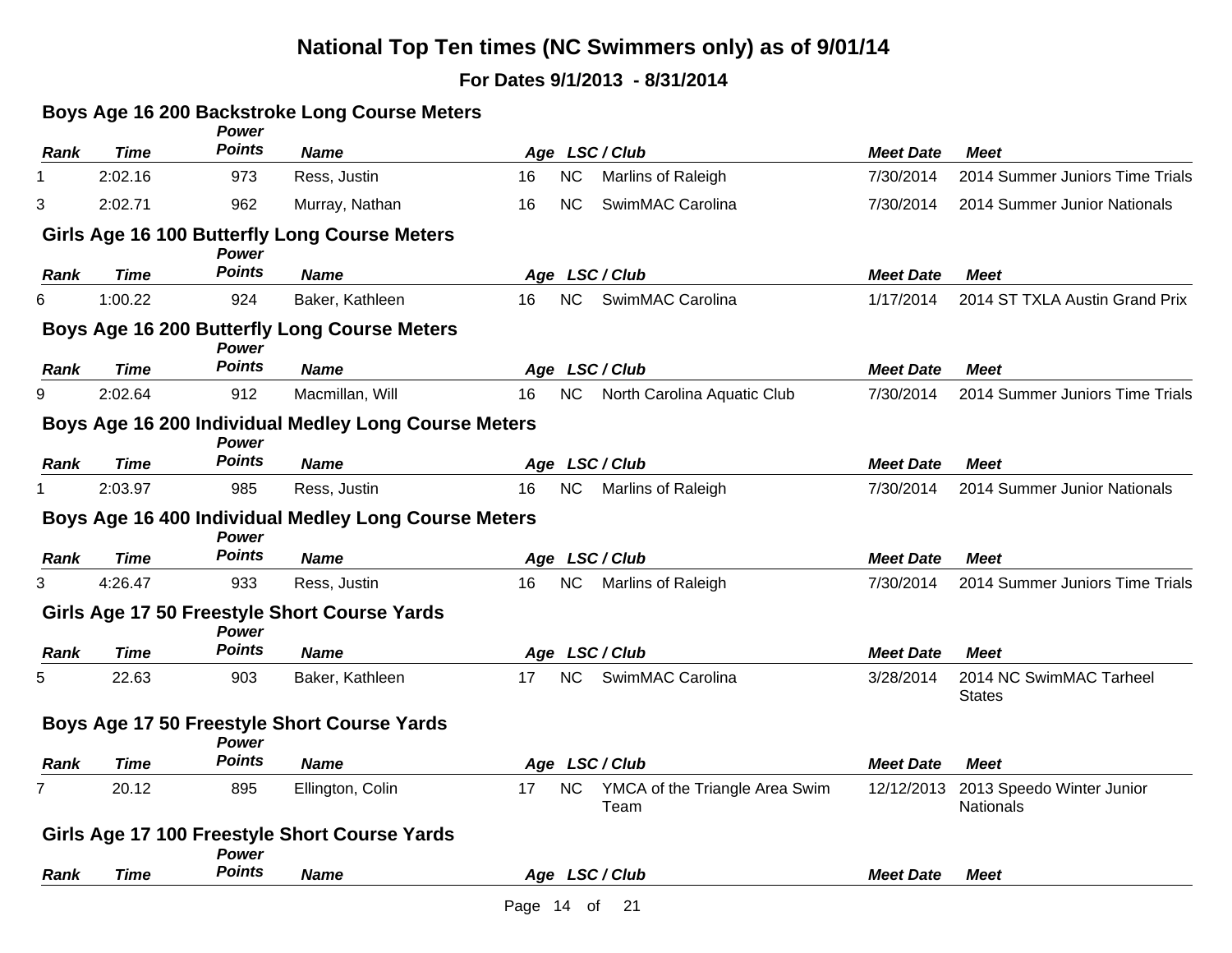|             |             |                               |                                                  |    |           | National Top Ten times (NC Swimmers only) as of 9/01/14 |                  |                                               |
|-------------|-------------|-------------------------------|--------------------------------------------------|----|-----------|---------------------------------------------------------|------------------|-----------------------------------------------|
|             |             |                               |                                                  |    |           | For Dates 9/1/2013 - 8/31/2014                          |                  |                                               |
| 3           | 48.20       | 959                           | Baker, Kathleen                                  | 17 | <b>NC</b> | SwimMAC Carolina                                        | 3/13/2014        | 2014 NC ESSZ SPEEDO<br>Championsh             |
|             |             |                               | Girls Age 17 200 Freestyle Short Course Yards    |    |           |                                                         |                  |                                               |
| Rank        | <b>Time</b> | <b>Power</b><br><b>Points</b> | <b>Name</b>                                      |    |           | Age LSC/Club                                            | <b>Meet Date</b> | <b>Meet</b>                                   |
| 2           | 1:43.61     | 1001                          | Baker, Kathleen                                  | 17 | <b>NC</b> | SwimMAC Carolina                                        | 3/13/2014        | 2014 NC ESSZ SPEEDO<br>Championsh             |
|             |             | Power                         | Girls Age 17 500 Freestyle Short Course Yards    |    |           |                                                         |                  |                                               |
| Rank        | <b>Time</b> | <b>Points</b>                 | <b>Name</b>                                      |    |           | Age LSC/Club                                            | <b>Meet Date</b> | <b>Meet</b>                                   |
| 2           | 4:40.98     | 944                           | Moore, Hannah                                    | 17 | <b>NC</b> | Unattached                                              | 2/7/2014         | 2014 NC OBS NCHSAA 4A State<br>Championships  |
|             |             | <b>Power</b>                  | Girls Age 17 1000 Freestyle Short Course Yards   |    |           |                                                         |                  |                                               |
| Rank        | <b>Time</b> | <b>Points</b>                 | <b>Name</b>                                      |    |           | Age LSC/Club                                            | <b>Meet Date</b> | <b>Meet</b>                                   |
| 3.          | 9:42.56     | 929                           | Moore, Hannah                                    | 17 | <b>NC</b> | <b>Triangle Aquatics Club Titans</b>                    | 2/20/2014        | 2014 NC TAC NCS Senior SC<br>Cham             |
|             |             | <b>Power</b>                  | Girls Age 17 100 Backstroke Short Course Yards   |    |           |                                                         |                  |                                               |
| Rank        | <b>Time</b> | <b>Points</b>                 | <b>Name</b>                                      |    |           | Age LSC/Club                                            | <b>Meet Date</b> | <b>Meet</b>                                   |
|             | 51.51       | 1058                          | Baker, Kathleen                                  | 17 | <b>NC</b> | SwimMAC Carolina                                        | 3/13/2014        | 2014 NC ESSZ SPEEDO<br>Championsh             |
|             |             | <b>Power</b>                  | Girls Age 17 200 Backstroke Short Course Yards   |    |           |                                                         |                  |                                               |
| Rank        | Time        | <b>Points</b>                 | <b>Name</b>                                      |    |           | Age LSC/Club                                            | <b>Meet Date</b> | <b>Meet</b>                                   |
| 7           | 1:54.72     | 966                           | Moore, Hannah                                    | 17 | <b>NC</b> | <b>Triangle Aquatics Club Titans</b>                    | 12/12/2013       | 2013 Speedo Winter Junior<br><b>Nationals</b> |
|             |             | <b>Power</b>                  | Girls Age 17 100 Breaststroke Short Course Yards |    |           |                                                         |                  |                                               |
| <b>Rank</b> | <b>Time</b> | <b>Points</b>                 | <b>Name</b>                                      |    |           | Age LSC/Club                                            | <b>Meet Date</b> | <b>Meet</b>                                   |
| 1           | 59.37       | 977                           | Baker, Kathleen                                  | 17 | <b>NC</b> | SwimMAC Carolina                                        | 3/13/2014        | 2014 NC ESSZ SPEEDO<br>Championsh             |
| 5           | 1:01.31     | 907                           | Casazza, Caitlin                                 | 17 | <b>NC</b> | SwimMAC Carolina                                        | 3/13/2014        | 2014 NC ESSZ SPEEDO<br>Championsh             |
| 7           | 1:01.45     | 902                           | Roses, Maija                                     | 17 | NC.       | SwimMAC Carolina                                        | 12/12/2013       | 2013 Speedo Winter Junior                     |

Page 15 of 21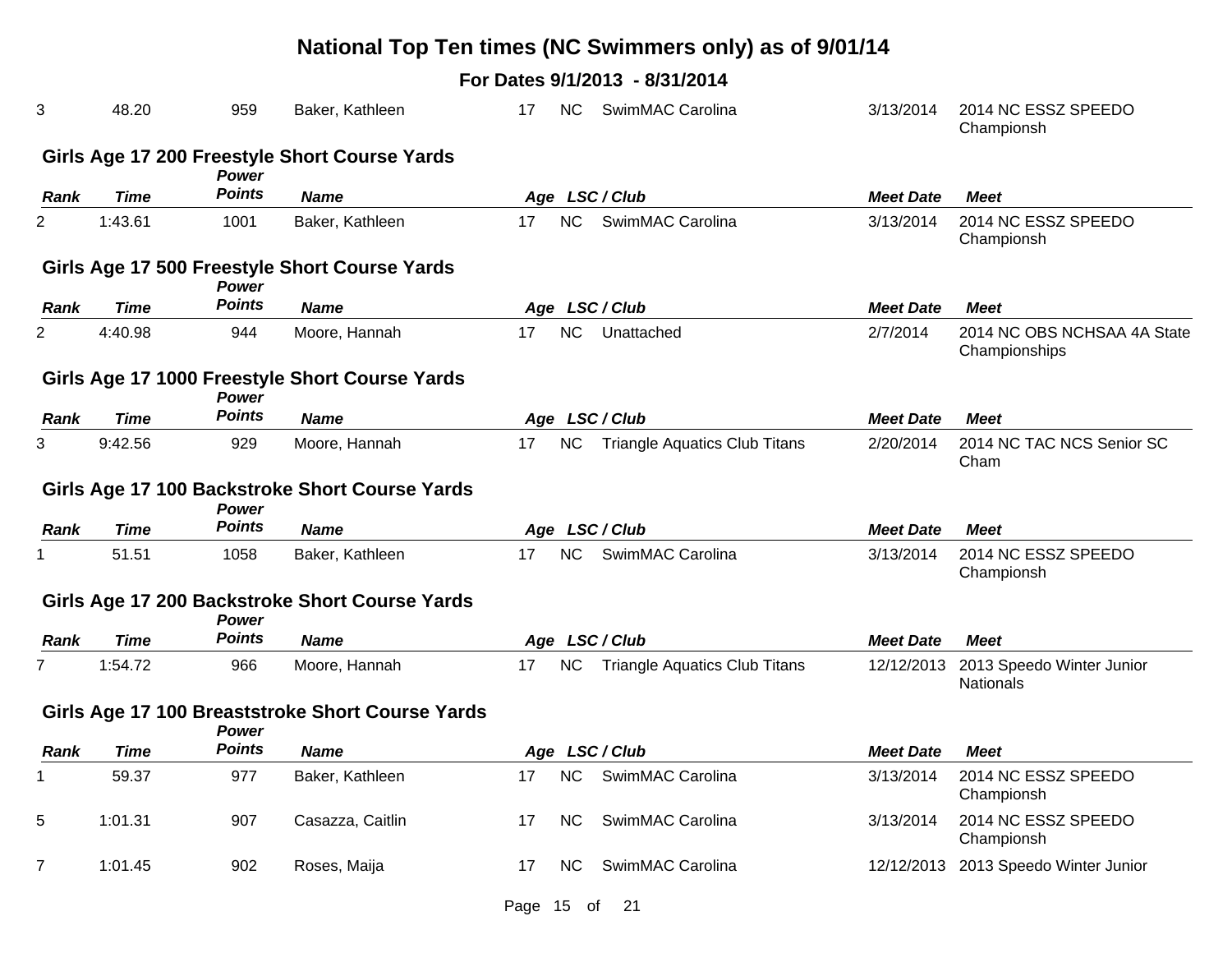### **For Dates 9/1/2013 - 8/31/2014**

Nationals

#### **Girls Age 17 200 Breaststroke Short Course Yards**

|                |             | Power         |                                                       |    |           |                                        |                  |                                               |
|----------------|-------------|---------------|-------------------------------------------------------|----|-----------|----------------------------------------|------------------|-----------------------------------------------|
| <b>Rank</b>    | <b>Time</b> | <b>Points</b> | <b>Name</b>                                           |    |           | Age LSC/Club                           | <b>Meet Date</b> | <b>Meet</b>                                   |
| 2              | 2:12.00     | 909           | Roses, Maija                                          | 17 | <b>NC</b> | SwimMAC Carolina                       | 12/12/2013       | 2013 Speedo Winter Junior<br><b>Nationals</b> |
| 5              | 2:13.62     | 884           | Ontjes, Olivia                                        | 17 | <b>NC</b> | YMCA of the Triangle Area Swim<br>Team | 4/1/2014         | 2014 NC AP YMCA Nationals SC                  |
|                |             | Power         | Girls Age 17 100 Butterfly Short Course Yards         |    |           |                                        |                  |                                               |
| <b>Rank</b>    | <b>Time</b> | <b>Points</b> | <b>Name</b>                                           |    |           | Age LSC/Club                           | <b>Meet Date</b> | <b>Meet</b>                                   |
| 3              | 52.68       | 933           | Baker, Kathleen                                       | 17 | <b>NC</b> | SwimMAC Carolina                       | 3/13/2014        | 2014 NC ESSZ SPEEDO<br>Championsh             |
| 8              | 53.43       | 902           | Welshofer, Elsa                                       | 17 | <b>NC</b> | SwimMAC Carolina                       | 12/12/2013       | 2013 Speedo Winter Junior<br><b>Nationals</b> |
|                |             | Power         | Girls Age 17 200 Butterfly Short Course Yards         |    |           |                                        |                  |                                               |
| Rank           | <b>Time</b> | <b>Points</b> | <b>Name</b>                                           |    |           | Age LSC/Club                           | <b>Meet Date</b> | <b>Meet</b>                                   |
| $\overline{7}$ | 1:57.91     | 906           | Welshofer, Elsa                                       | 17 | <b>NC</b> | SwimMAC Carolina                       | 3/13/2014        | 2014 NC ESSZ SPEEDO<br>Championsh             |
| 8              | 1:58.08     | 903           | Baker, Kathleen                                       | 17 | <b>NC</b> | SwimMAC Carolina                       | 3/13/2014        | 2014 NC ESSZ SPEEDO<br>Championsh             |
|                |             | Power         | Girls Age 17 200 Individual Medley Short Course Yards |    |           |                                        |                  |                                               |
| <b>Rank</b>    | <b>Time</b> | <b>Points</b> | <b>Name</b>                                           |    |           | Age LSC/Club                           | <b>Meet Date</b> | <b>Meet</b>                                   |
| 1              | 1:54.50     | 1022          | Baker, Kathleen                                       | 17 | <b>NC</b> | SwimMAC Carolina                       | 3/13/2014        | 2014 NC ESSZ SPEEDO<br>Championsh             |
|                |             | Power         | Boys Age 17 200 Individual Medley Short Course Yards  |    |           |                                        |                  |                                               |
| Rank           | <b>Time</b> | <b>Points</b> | <b>Name</b>                                           |    |           | Age LSC/Club                           | <b>Meet Date</b> | <b>Meet</b>                                   |
| $\overline{7}$ | 1:47.32     | 952           | Ellington, Colin                                      | 17 | <b>NC</b> | YMCA of the Triangle Area Swim<br>Team | 4/1/2014         | 2014 NC AP YMCA Nationals SC                  |
|                |             |               | Girls Age 17 400 Individual Medley Short Course Yards |    |           |                                        |                  |                                               |
|                |             | Power         |                                                       |    |           |                                        |                  |                                               |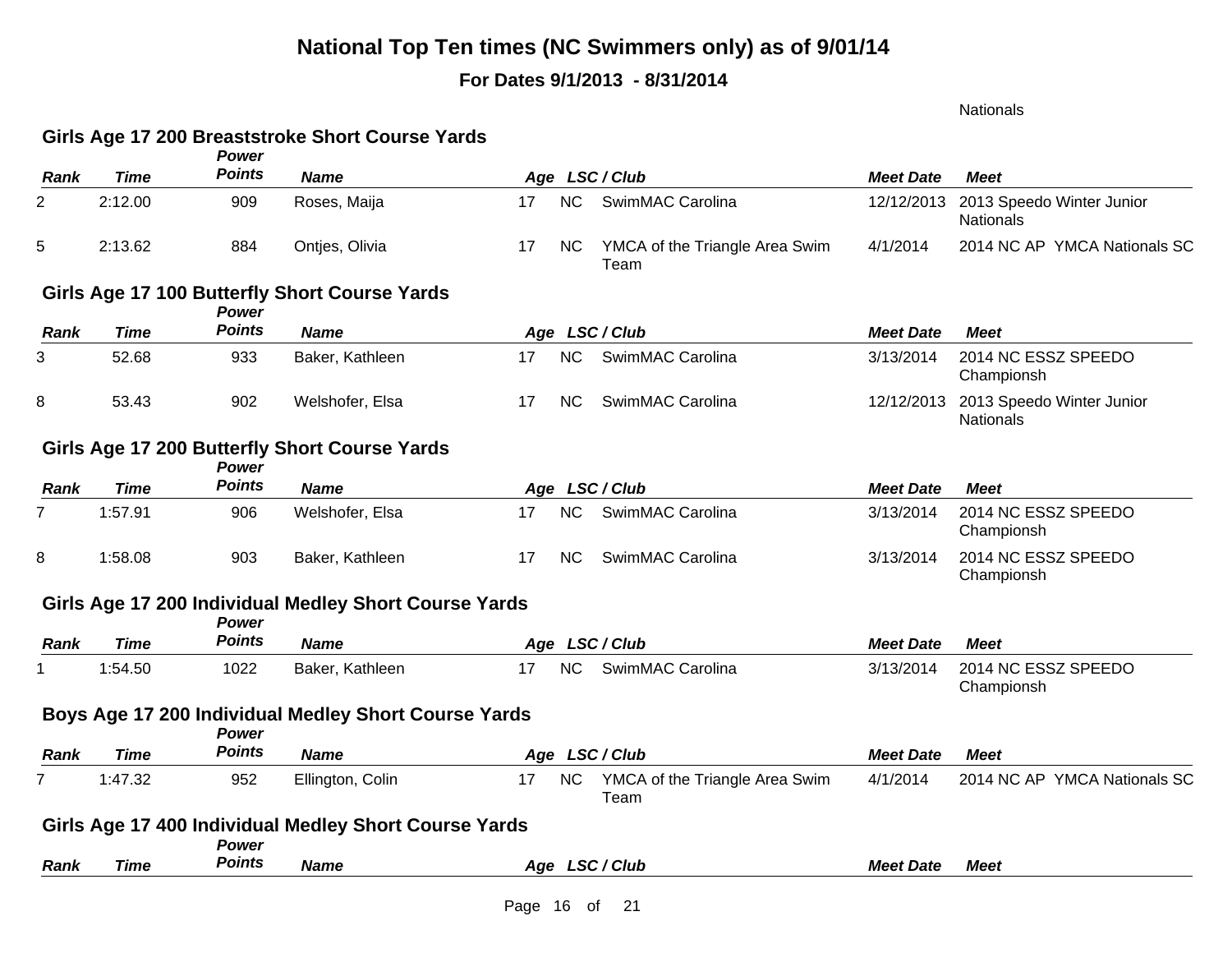|                |             |               |                                                      |    |           | National Top Ten times (NC Swimmers only) as of 9/01/14 |                  |                                      |
|----------------|-------------|---------------|------------------------------------------------------|----|-----------|---------------------------------------------------------|------------------|--------------------------------------|
|                |             |               |                                                      |    |           | For Dates 9/1/2013 - 8/31/2014                          |                  |                                      |
| 4              | 4:10.95     | 928           | Moore, Hannah                                        | 17 | NC.       | <b>Triangle Aquatics Club Titans</b>                    | 2/20/2014        | 2014 NC TAC NCS Senior SC<br>Cham    |
|                |             | Power         | Boys Age 17 400 Individual Medley Short Course Yards |    |           |                                                         |                  |                                      |
| <b>Rank</b>    | <b>Time</b> | Points        | <b>Name</b>                                          |    |           | Age LSC/Club                                            | <b>Meet Date</b> | <b>Meet</b>                          |
| 8              | 3:50.64     | 924           | Osada, Koya                                          | 17 | NC        | <b>Duke Aquatics</b>                                    | 3/20/2014        | 2014 VA Speedo Championship          |
|                |             | <b>Power</b>  | Girls Age 17 50 Freestyle Long Course Meters         |    |           |                                                         |                  |                                      |
| <b>Rank</b>    | <b>Time</b> | <b>Points</b> | <b>Name</b>                                          |    |           | Age LSC/Club                                            | <b>Meet Date</b> | Meet                                 |
| 6              | 25.86       | 903           | McCullagh, Nora                                      | 17 | NC        | SwimMAC Carolina                                        | 8/6/2014         | 2014 Summer Nationals                |
| 10             | 26.06       | 885           | Allen, Emily                                         | 17 | NC.       | North Mecklenburg Aquatics, Inc.                        | 7/30/2014        | 2014 Summer Junior Nationals         |
|                |             | <b>Power</b>  | Boys Age 17 50 Freestyle Long Course Meters          |    |           |                                                         |                  |                                      |
| Rank           | <b>Time</b> | <b>Points</b> | <b>Name</b>                                          |    |           | Age LSC/Club                                            | <b>Meet Date</b> | <b>Meet</b>                          |
| $\overline{7}$ | 23.32       | 885           | Ellington, Colin                                     | 17 | <b>NC</b> | YMCA of the Triangle Area Swim<br>Team                  | 7/28/2014        | 2014 YMCA National Long Course       |
|                |             | <b>Power</b>  | Girls Age 17 100 Freestyle Long Course Meters        |    |           |                                                         |                  |                                      |
| Rank           | Time        | <b>Points</b> | <b>Name</b>                                          |    |           | Age LSC/Club                                            | <b>Meet Date</b> | <b>Meet</b>                          |
| 9              | 56.37       | 892           | Allen, Emily                                         | 17 | <b>NC</b> | North Mecklenburg Aquatics, Inc.                        | 8/27/2014        | 2014 Jr Pan Pacific<br>Championships |
|                |             | <b>Power</b>  | Girls Age 17 200 Freestyle Long Course Meters        |    |           |                                                         |                  |                                      |
| Rank           | <b>Time</b> | <b>Points</b> | <b>Name</b>                                          |    |           | Age LSC/Club                                            | <b>Meet Date</b> | <b>Meet</b>                          |
| 3              | 1:59.35     | 957           | Allen, Emily                                         | 17 | <b>NC</b> | North Mecklenburg Aquatics, Inc.                        | 8/6/2014         | 2014 Summer Nationals                |
| 4              | 2:00.17     | 936           | Baker, Kathleen                                      | 17 | <b>NC</b> | SwimMAC Carolina                                        | 5/15/2014        | 2014 Charlotte Grand Prix            |
|                |             | <b>Power</b>  | Girls Age 17 400 Freestyle Long Course Meters        |    |           |                                                         |                  |                                      |
| Rank           | Time        | <b>Points</b> | <b>Name</b>                                          |    |           | Age LSC/Club                                            | <b>Meet Date</b> | <b>Meet</b>                          |
| 3              | 4:11.05     | 950           | Moore, Hannah                                        | 17 | <b>NC</b> | YMCA of the Triangle Area Swim<br>Team                  | 8/17/2014        | 2014 Youth Olympic Games             |
| 9              | 4:14.91     | 902           | Baker, Kathleen                                      | 17 | <b>NC</b> | SwimMAC Carolina                                        | 6/19/2014        | 2014 Santa Clara GP                  |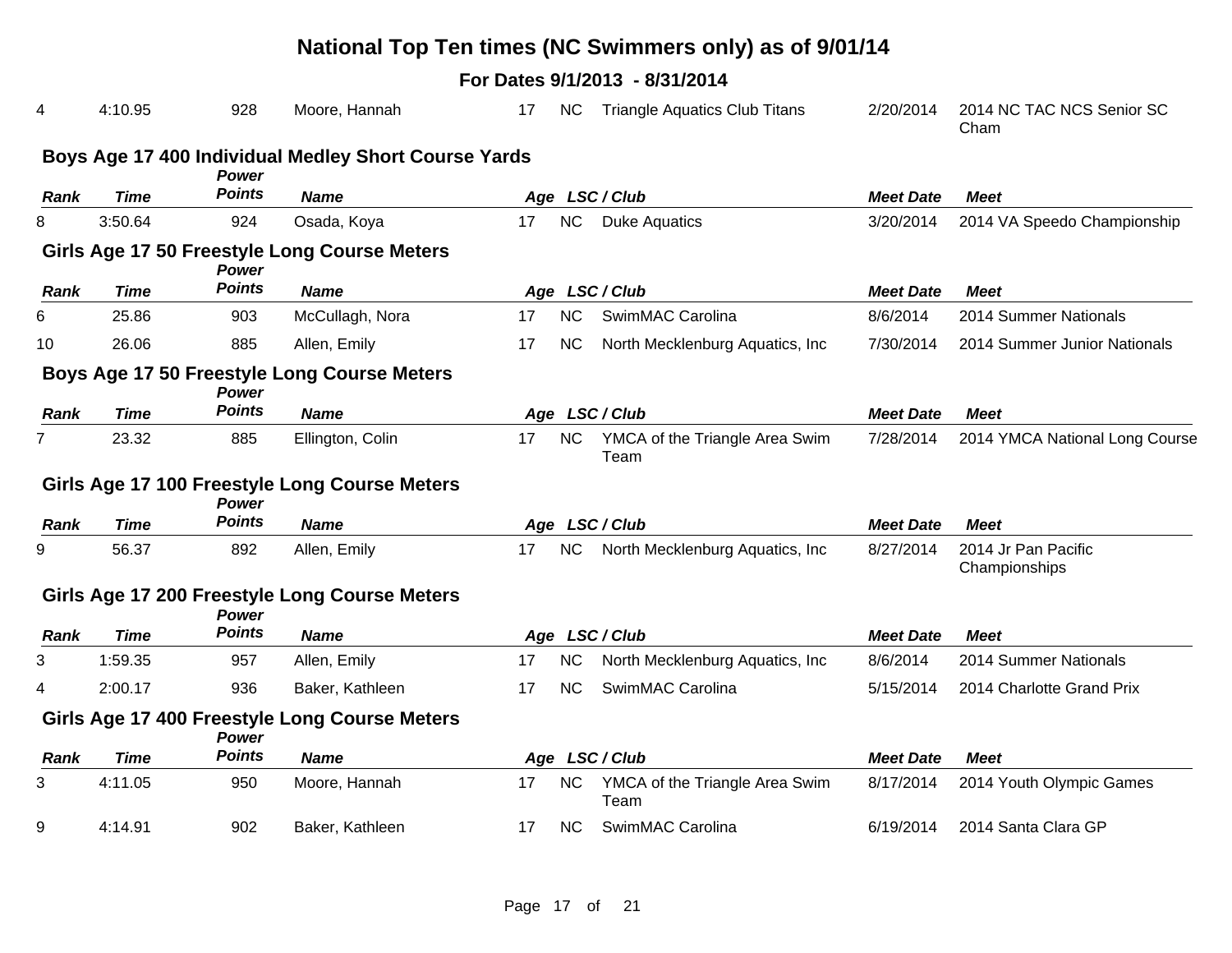|                |             | Power         | Girls Age 17 800 Freestyle Long Course Meters    |    |           |                                        |                  |                                      |
|----------------|-------------|---------------|--------------------------------------------------|----|-----------|----------------------------------------|------------------|--------------------------------------|
| <b>Rank</b>    | <b>Time</b> | <b>Points</b> | <b>Name</b>                                      |    |           | Age LSC/Club                           | <b>Meet Date</b> | <b>Meet</b>                          |
| 6              | 8:42.16     | 902           | Moore, Hannah                                    | 17 | NC        | Unattached                             | 7/17/2014        | 2014 NC GSA Speedo Champs<br>Seri    |
|                |             | Power         | Girls Age 17 100 Backstroke Long Course Meters   |    |           |                                        |                  |                                      |
| <b>Rank</b>    | <b>Time</b> | <b>Points</b> | <b>Name</b>                                      |    |           | Age LSC/Club                           | <b>Meet Date</b> | Meet                                 |
|                | 1:00.35     | 1020          | Baker, Kathleen                                  | 17 | <b>NC</b> | SwimMAC Carolina                       | 8/21/2014        | 2014 Pan Pacific Championships       |
|                |             | <b>Power</b>  | Girls Age 17 200 Backstroke Long Course Meters   |    |           |                                        |                  |                                      |
| <b>Rank</b>    | <b>Time</b> | <b>Points</b> | <b>Name</b>                                      |    |           | Age LSC/Club                           | <b>Meet Date</b> | <b>Meet</b>                          |
| 1.             | 2:10.18     | 989           | Moore, Hannah                                    | 17 | NC        | Unattached                             | 7/17/2014        | 2014 NC GSA Speedo Champs<br>Seri    |
| $\overline{2}$ | 2:10.42     | 985           | Baker, Kathleen                                  | 17 | NC.       | SwimMAC Carolina                       | 8/6/2014         | 2014 Summer Nationals                |
| 9              | 2:16.45     | 882           | Allen, Emily                                     | 17 | <b>NC</b> | North Mecklenburg Aquatics, Inc.       | 8/27/2014        | 2014 Jr Pan Pacific<br>Championships |
|                |             | Power         | Girls Age 17 100 Breaststroke Long Course Meters |    |           |                                        |                  |                                      |
| <b>Rank</b>    | <b>Time</b> | <b>Points</b> | <b>Name</b>                                      |    |           | Age LSC/Club                           | <b>Meet Date</b> | <b>Meet</b>                          |
| 9              | 1:11.68     | 858           | Arwood, Alyssa                                   | 17 | <b>NC</b> | YMCA of Western North Carolina         | 7/28/2014        | 2014 YMCA National Long Course       |
| 10             | 1:11.81     | 854           | Ontjes, Olivia                                   | 17 | <b>NC</b> | YMCA of the Triangle Area Swim<br>Team | 7/28/2014        | 2014 YMCA National Long Course       |
|                |             | Power         | Girls Age 17 200 Breaststroke Long Course Meters |    |           |                                        |                  |                                      |
| Rank           | <b>Time</b> | <b>Points</b> | <b>Name</b>                                      |    |           | Age LSC/Club                           | <b>Meet Date</b> | <b>Meet</b>                          |
| 6              | 2:34.34     | 871           | Ontjes, Olivia                                   | 17 | <b>NC</b> | YMCA of the Triangle Area Swim<br>Team | 7/28/2014        | 2014 YMCA National Long Course       |
|                |             | Power         | Girls Age 17 100 Butterfly Long Course Meters    |    |           |                                        |                  |                                      |
| <b>Rank</b>    | <b>Time</b> | <b>Points</b> | <b>Name</b>                                      |    |           | Age LSC/Club                           | <b>Meet Date</b> | <b>Meet</b>                          |
| 2              | 59.69       | 941           | Baker, Kathleen                                  | 17 | <b>NC</b> | SwimMAC Carolina                       | 7/10/2014        | 2014 GA Bulldog Grand Slam           |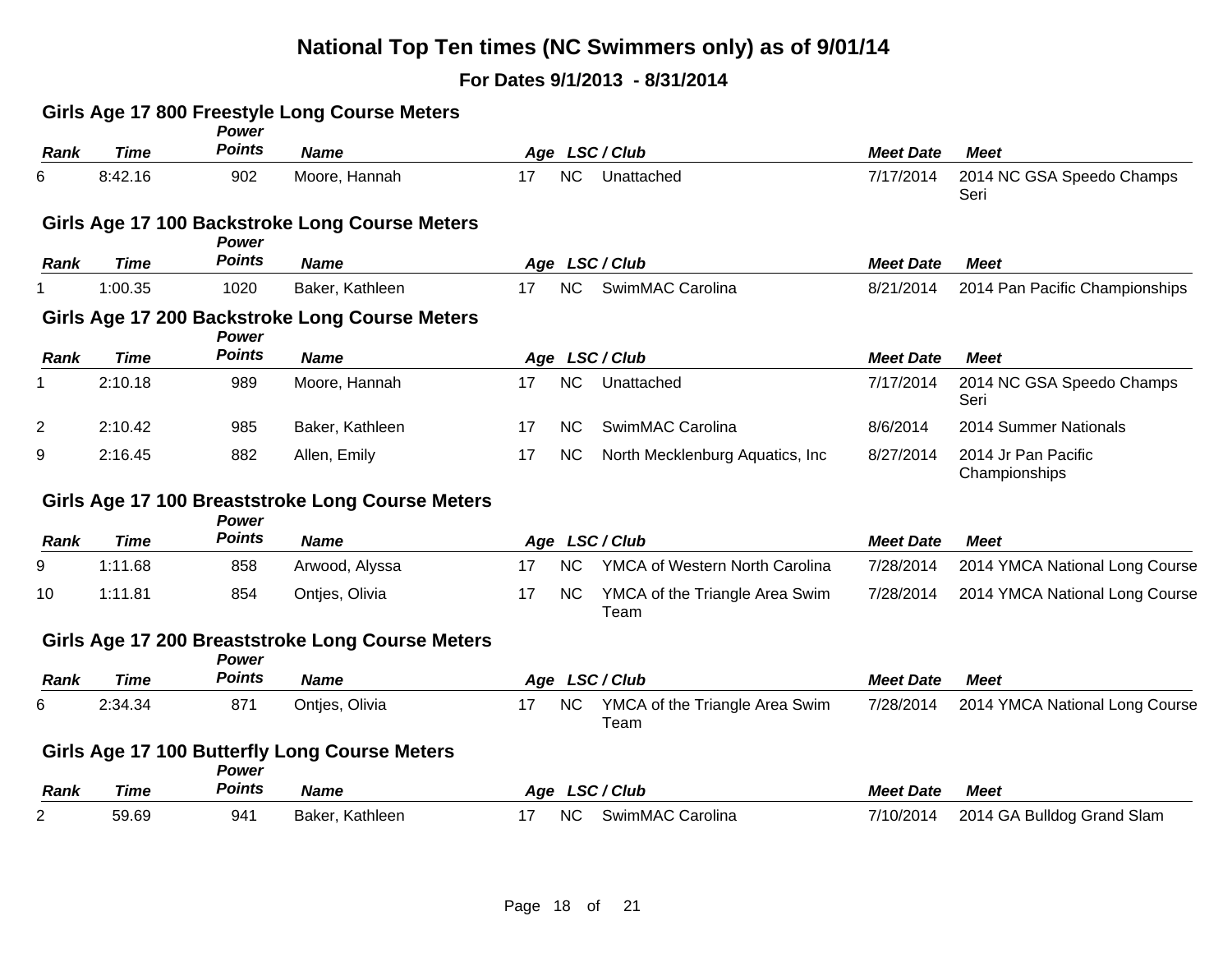|             |             | <b>Power</b>  | Boys Age 17 200 Butterfly Long Course Meters          |                               |                  |                                          |
|-------------|-------------|---------------|-------------------------------------------------------|-------------------------------|------------------|------------------------------------------|
| Rank        | <b>Time</b> | <b>Points</b> | <b>Name</b>                                           | Age LSC/Club                  | <b>Meet Date</b> | <b>Meet</b>                              |
| 9           | 2:02.48     | 886           | Bilden, Tom                                           | NC<br>Unattached<br>17        | 7/30/2014        | 2014 Summer Juniors Time Trials          |
|             |             | <b>Power</b>  | Girls Age 17 200 Individual Medley Long Course Meters |                               |                  |                                          |
| Rank        | <b>Time</b> | <b>Points</b> | <b>Name</b>                                           | Age LSC/Club                  | <b>Meet Date</b> | <b>Meet</b>                              |
| 2           | 2:13.17     | 986           | Baker, Kathleen                                       | NC<br>SwimMAC Carolina<br>17  | 5/15/2014        | 2014 Charlotte Grand Prix                |
|             |             | <b>Power</b>  | Girls Age 17 400 Individual Medley Long Course Meters |                               |                  |                                          |
| Rank        | <b>Time</b> | <b>Points</b> | <b>Name</b>                                           | Age LSC/Club                  | <b>Meet Date</b> | <b>Meet</b>                              |
| 6           | 4:47.08     | 915           | Moore, Hannah                                         | <b>NC</b><br>17<br>Unattached | 5/15/2014        | 2014 Charlotte Grand Prix                |
|             |             | Power         | Boys Age 18 100 Freestyle Short Course Yards          |                               |                  |                                          |
| <b>Rank</b> | <b>Time</b> | <b>Points</b> | <b>Name</b>                                           | Age LSC/Club                  | <b>Meet Date</b> | <b>Meet</b>                              |
|             | 42.75       | 959           | Josa, Matthew                                         | <b>NC</b><br>Unattached<br>18 | 3/15/2014        | 2014 Division II Men's & Women           |
|             |             | <b>Power</b>  | Boys Age 18 200 Freestyle Short Course Yards          |                               |                  |                                          |
| <b>Rank</b> | <b>Time</b> | <b>Points</b> | <b>Name</b>                                           | Age LSC/Club                  | <b>Meet Date</b> | <b>Meet</b>                              |
| 4           | 1:34.21     | 963           | Josa, Matthew                                         | NC<br>18<br>Unattached        | 3/14/2014        | 2014 Division II Men's & Women           |
|             |             | Power         | Boys Age 18 500 Freestyle Short Course Yards          |                               |                  |                                          |
| Rank        | <b>Time</b> | <b>Points</b> | <b>Name</b>                                           | Age LSC/Club                  | <b>Meet Date</b> | <b>Meet</b>                              |
|             | 4:20.09     | 909           | Beals, Josh                                           | NC<br>18<br>Unattached        | 2/26/2014        | 2014 ACC Men's Championship              |
|             |             | <b>Power</b>  | Boys Age 18 1650 Freestyle Short Course Yards         |                               |                  |                                          |
| Rank        | <b>Time</b> | <b>Points</b> | <b>Name</b>                                           | Age LSC/Club                  | <b>Meet Date</b> | <b>Meet</b>                              |
| 10          | 15:14.02    | 900           | Linker, Adam                                          | <b>NC</b><br>Unattached<br>18 | 2/26/2014        | 2014 ACC Men's Championship              |
|             |             | Power         | Boys Age 18 100 Backstroke Short Course Yards         |                               |                  |                                          |
| Rank        | <b>Time</b> | <b>Points</b> | <b>Name</b>                                           | Age LSC/Club                  | <b>Meet Date</b> | <b>Meet</b>                              |
| 6           | 46.60       | 1003          | Josa, Matthew                                         | NC<br>Unattached<br>18        | 3/28/2014        | 2014 NC SwimMAC Tarheel<br><b>States</b> |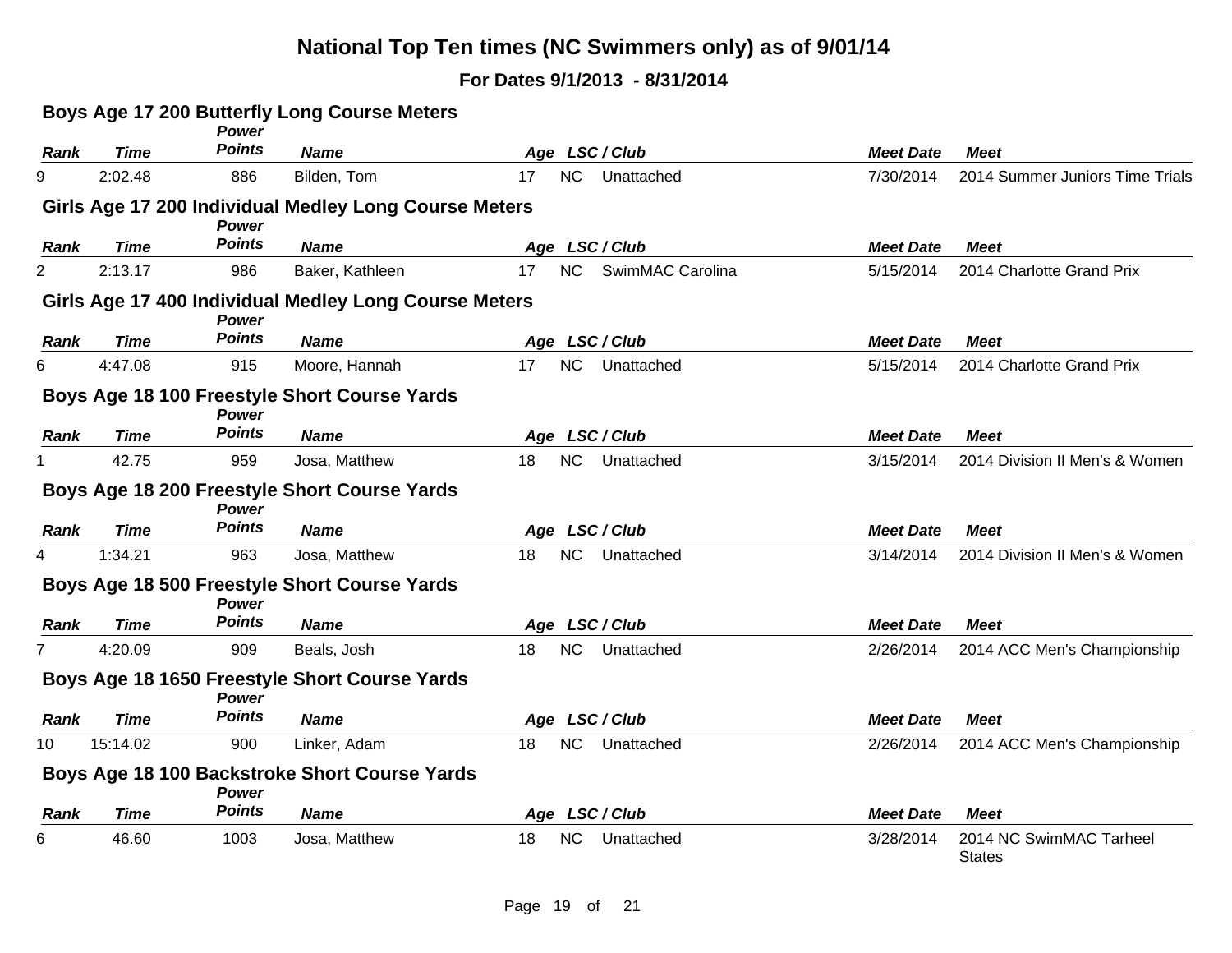|             |             | Power         | Boys Age 18 200 Backstroke Short Course Yards        |    |           |                                  |                  |                                      |
|-------------|-------------|---------------|------------------------------------------------------|----|-----------|----------------------------------|------------------|--------------------------------------|
| Rank        | <b>Time</b> | <b>Points</b> | <b>Name</b>                                          |    |           | Age LSC/Club                     | <b>Meet Date</b> | <b>Meet</b>                          |
| 2           | 1:40.74     | 1042          | Josa, Matthew                                        | 18 | NC        | Unattached                       | 3/12/2014        | 2014 Division II Men's & Women       |
|             |             | <b>Power</b>  | Girls Age 18 200 Breaststroke Short Course Yards     |    |           |                                  |                  |                                      |
| Rank        | <b>Time</b> | <b>Points</b> | <b>Name</b>                                          |    |           | Age LSC/Club                     | <b>Meet Date</b> | <b>Meet</b>                          |
|             | 2:11.22     | 922           | Fisher, Abby                                         | 18 | <b>NC</b> | Unattached                       | 3/1/2014         | Bulldog Invitational 2014            |
|             |             | <b>Power</b>  | Boys Age 18 100 Butterfly Short Course Yards         |    |           |                                  |                  |                                      |
| Rank        | <b>Time</b> | <b>Points</b> | <b>Name</b>                                          |    |           | Age LSC/Club                     | <b>Meet Date</b> | <b>Meet</b>                          |
|             | 45.45       | 1029          | Josa, Matthew                                        | 18 | NC        | Unattached                       | 3/12/2014        | 2014 Division II Men's & Women       |
|             |             | Power         | Boys Age 18 200 Individual Medley Short Course Yards |    |           |                                  |                  |                                      |
| Rank        | <b>Time</b> | <b>Points</b> | <b>Name</b>                                          |    |           | Age LSC/Club                     | <b>Meet Date</b> | <b>Meet</b>                          |
| 2           | 1:43.96     | 1000          | Josa, Matthew                                        | 18 | <b>NC</b> | Unattached                       | 3/12/2014        | 2014 Division II Men's & Women       |
|             |             | <b>Power</b>  | Girls Age 18 50 Freestyle Long Course Meters         |    |           |                                  |                  |                                      |
| Rank        | <b>Time</b> | <b>Points</b> | <b>Name</b>                                          |    |           | Age LSC/Club                     | <b>Meet Date</b> | <b>Meet</b>                          |
| 4           | 25.82       | 906           | Labonge, Natalie                                     | 18 | <b>NC</b> | <b>Greensboro Swimming Assoc</b> | 7/30/2014        | 2014 Summer Junior Nationals         |
|             |             | Power         | Boys Age 18 50 Freestyle Long Course Meters          |    |           |                                  |                  |                                      |
| <b>Rank</b> | <b>Time</b> | <b>Points</b> | <b>Name</b>                                          |    |           | Age LSC/Club                     | <b>Meet Date</b> | <b>Meet</b>                          |
|             | 22.20       | 981           | Powers, Paul                                         | 18 | <b>NC</b> | SwimMAC Carolina                 | 8/27/2014        | 2014 Jr Pan Pacific<br>Championships |
| 8           | 23.26       | 888           | Johnson, Scott                                       | 18 | <b>NC</b> | Marlins of Raleigh               | 7/30/2014        | 2014 Summer Junior Nationals         |
|             |             | <b>Power</b>  | Girls Age 18 100 Freestyle Long Course Meters        |    |           |                                  |                  |                                      |
| Rank        | <b>Time</b> | <b>Points</b> | <b>Name</b>                                          |    |           | Age LSC/Club                     | <b>Meet Date</b> | <b>Meet</b>                          |
| 6           | 56.27       | 897           | Labonge, Natalie                                     | 18 | <b>NC</b> | <b>Greensboro Swimming Assoc</b> | 7/30/2014        | 2014 Summer Junior Nationals         |
|             |             | Power         | Boys Age 18 100 Freestyle Long Course Meters         |    |           |                                  |                  |                                      |
| <b>Rank</b> | <b>Time</b> | <b>Points</b> | <b>Name</b>                                          |    |           | Age LSC/Club                     | <b>Meet Date</b> | Meet                                 |